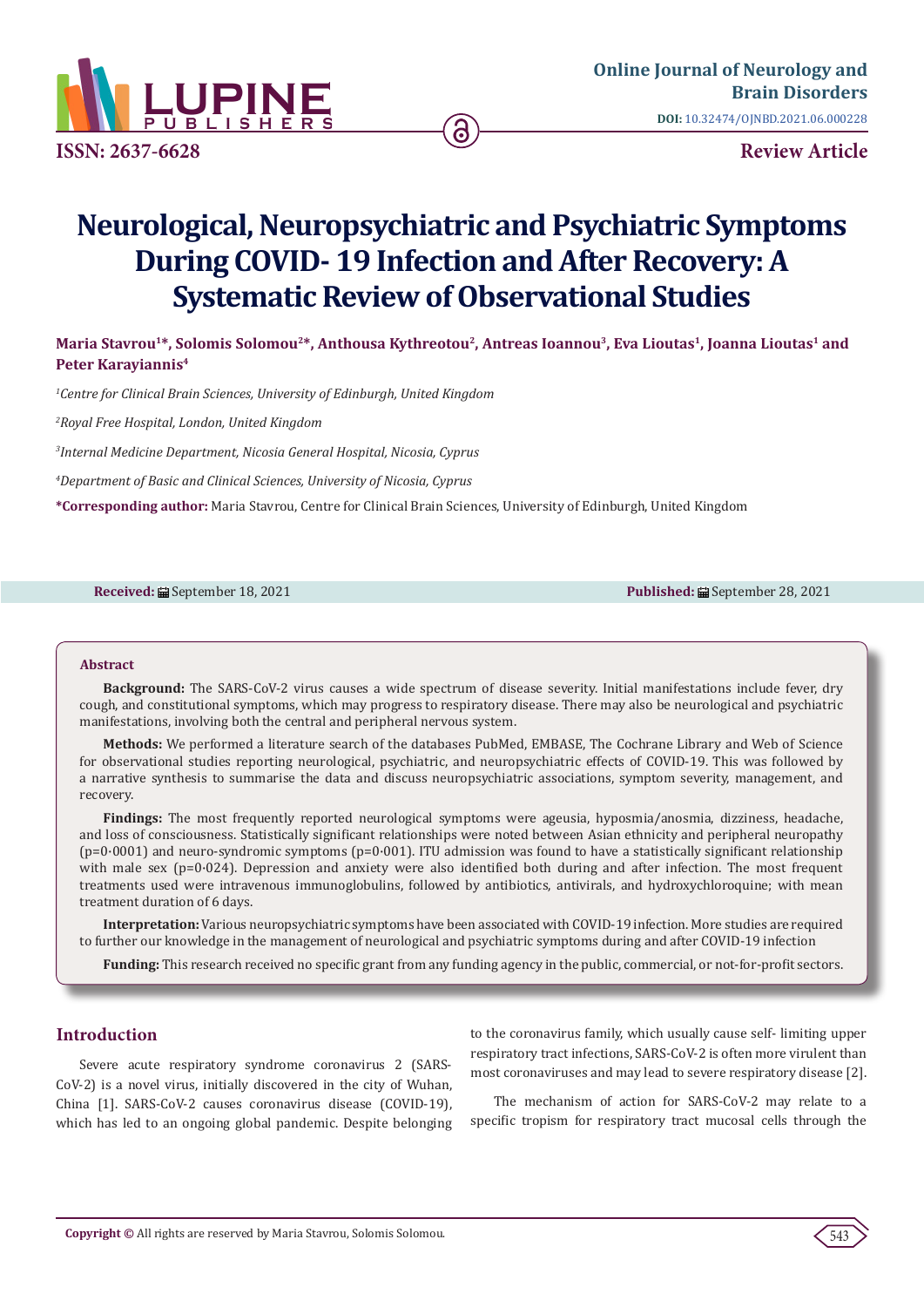attachment of viral surface proteins to angiotensin-converting enzyme (ACE) 2 receptors [3]. After infection, the virus causes a wide spectrum of disease severity, with most patients suffering a mild self-limiting disease. Initial manifestations include fever, dry cough and constitutional symptoms (headache, fatigue, myalgia, arthralgia), progressing to respiratory disease of mild to moderate severity [2,4]. Other disease manifestations include gastrointestinal symptoms (nausea, vomiting, diarrhoea), sore throat, skin rashes, anosmia, ageusia, and chest pain [5]. In patients with underlying comorbidities or advanced age, the infection may be complicated with acute respiratory distress syndrome (ARDS), acute renal failure, sepsis, multi-organ failure and death [6,7].

As the pandemic of COVID-19 persists, the knowledge of the clinical disease spectrum is still unfolding. Medical literature of COVID-19 infected patients reveals a variety of extra-pulmonary organ involvement [8]. Among these, COVID-19 has been associated with several neurological and psychiatric effects, involving both the central and peripheral nervous system [9].

# **Methods**

This systematic review follows the Preferred Reporting Items for Systematic reviews and MetaAnalyses (PRISMA) statement [10] and was registered in the PROSPERO International Prospective Register of Systematic Reviews (number CRD42020203770 at www.crd.york.ac.uk/PROSPERO).

#### **Search Strategy**

The literature search was performed in August 2020 using the databases PubMed, EMBASE, The Cochrane Library and Web of Science, from their respective inception dates. The following search terms were used:

(Neuro\* OR Nervous OR Psychiatry\* OR Mental) AND (COVID OR Corona\*)

The search strategies incorporated both medical subject headings (MeSH) and free-text terms, which were adapted according to the database searched. Grey literature was also searched. Reference lists of the identified papers and reviews were hand-searched. Publication languages included English and Greek. There were no publication period restrictions.

#### **Inclusion and Exclusion Criteria**

Included studies were observational studies reporting neurological, psychiatric, and neuropsychiatric effects of COVID-19. The included participants were COVID-19 patients of any ethnic origin, sex/gender, age, country, and were either actively infected from COVID-19 at the time of the study or had recovered. We did not include studies examining psychiatric effects on the general population as an indirect result of the pandemic.

# **Main Outcomes**

The main outcomes included neurological, psychiatric, and neuropsychiatric effects of COVID-19, either based on clinical diagnosis or relevant diagnostic questionnaires. Information about recovery and treatment was reported when available.

# **Screening**

Titles were screened for inclusion, followed by screening of abstracts, and then content. One author (SS) screened the papers, and any disagreements were resolved by discussion with the review's primary author (MS) and the other authors.

#### **Data Extraction**

The Cochrane good practice data extraction form was used for data extraction. Data extraction from reviews involved the NICE extraction form, and the data were extracted in an electronic format.

# **Risk of Bias/Quality Assessment**

The quality and risk of bias were assessed by the Mixed Methods tool for Appraisal (MMAT). The guidance from the Centre for Reviews and Dissemination was used for the appraisal of review papers. Discrepancies were resolved by discussion within the authors' team.

# **Strategy for Data Synthesis**

We performed a narrative synthesis review of original studies and reviews reporting neurological, psychiatric, and neuropsychiatric effects in COVID-19 patients.

We summarised the data and discussed:

- **a)** Neuropsychiatric associations
- **b)** Symptom severity
- **c)** Management and
- **d)** Recovery

Information from the various identified studies was analysed, summarised, and compared.

# **Results**

Following our literature search, we identified a total of 7,460 papers. After removing the duplicated and irrelevant papers, 328 full text articles remained to be assessed for eligibility using the inclusion and exclusion criteria. Of these, 313 studies were included in the final narrative synthesis: specifically, 307 studies for neurological symptoms and 7 studies for psychiatric symptoms, as shown in Figure 1. A total of 15 full text papers were excluded as they were either not relevant (n=4) or unrelated to COVID-19 infection (n=11).

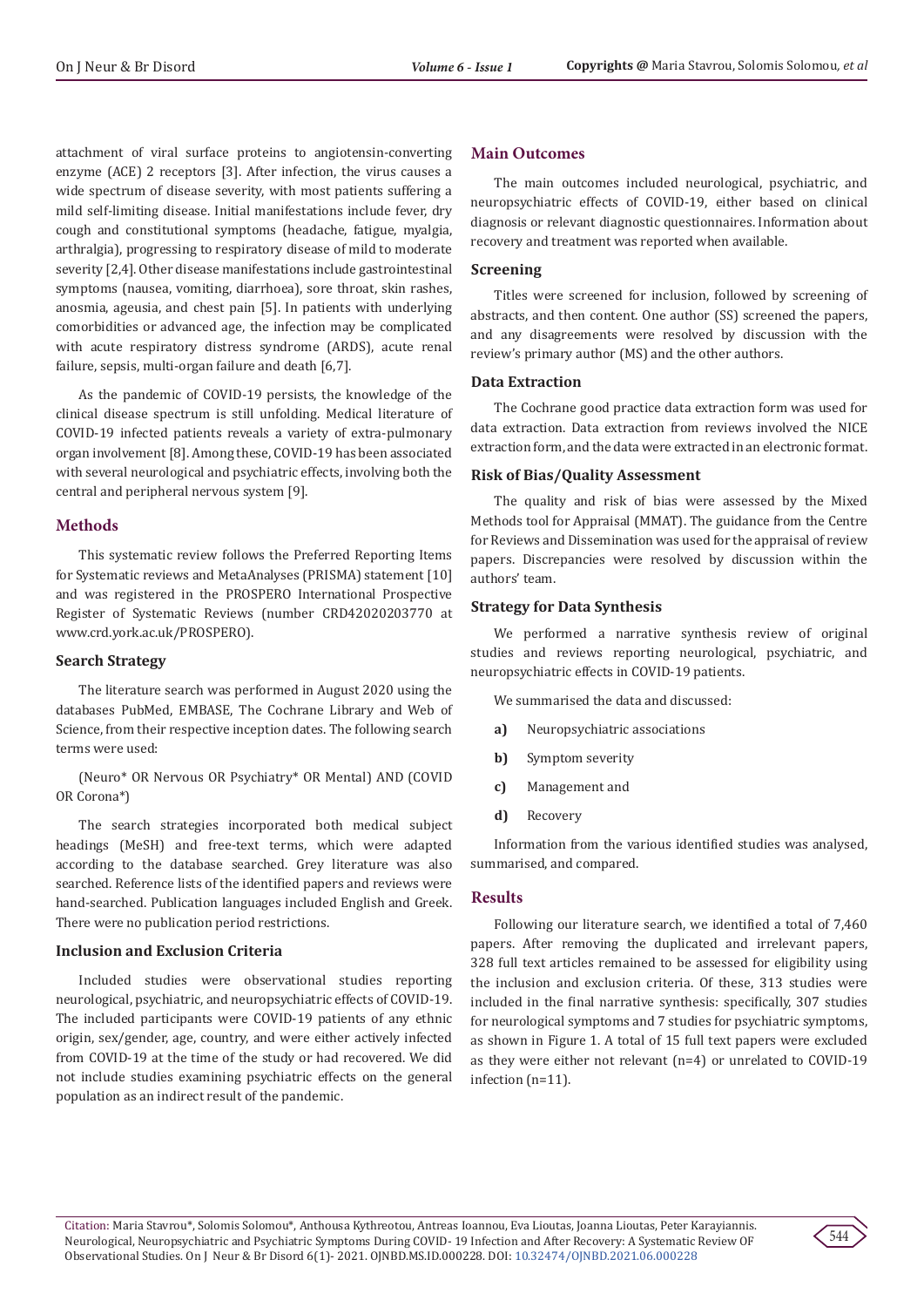

# **Neurological Symptoms**

A total of 307 studies for neurological symptoms were included in the narrative synthesis, as mentioned above, of which 202 were case reports, 53 case series, 2 retrospective studies, 21 cohort studies, 15 systematic reviews, 8 cross-sectional studies, 3 casecontrol studies, and 3 retrospective case series. A summary of the studies included in the systematic review is shown in Table 1, and a complete list of the studies is provided in Supplementary Material 1. The mean age of the patients included was 55·11 (±17.91) years. Most of the patients in our cohort were males (61%) and the majority of the participants were Asians (57%).

**Table 1:** Summary of studies included in the systematic review for neurological symptoms.

| <b>Type of Study</b>        | Number of<br>studies | <b>Total sample</b><br>size | Average sample<br>size | <b>Average female</b><br>$\frac{0}{0}$ | Averagemale<br>$\%$ |
|-----------------------------|----------------------|-----------------------------|------------------------|----------------------------------------|---------------------|
| Case report                 | 202                  | 2,104                       | 18                     | 38                                     | 62                  |
| Cross-sectional             | 8                    | 10,623                      | 1,328                  | 48                                     | 52                  |
| Retrospective study         | 2                    | 223                         | 112                    | 46                                     | 54                  |
| Case series                 | 53                   | 3,447                       | 75                     | 27                                     | 73                  |
| Retrospective caseseries    | 3                    | 578                         | 193                    | 40                                     | 60                  |
| Systematic review           | 15                   | 36,724                      | 3,023                  | 41                                     | 59                  |
| Cohort study                | 21                   | 6,180                       | 294                    | 34                                     | 66                  |
| Case control                | 3                    | 218                         | 73                     | 37                                     | 63                  |
| <b>Total of all studies</b> | 307                  | 60,097                      | 640                    | 39                                     | 61                  |

# **Clinical Presentation**

A total of 107 studies (42·7%), involving 26,758 patients, included a full account of neurological symptoms experienced by the participants following COVID-19 infection. Table 2 presents the

frequency of symptoms and their resolution. The most reported symptoms were ageusia (n=390), hyposmia/anosmia (n=480), dizziness (n=230), headache (n=860), and loss of consciousness (n=310).

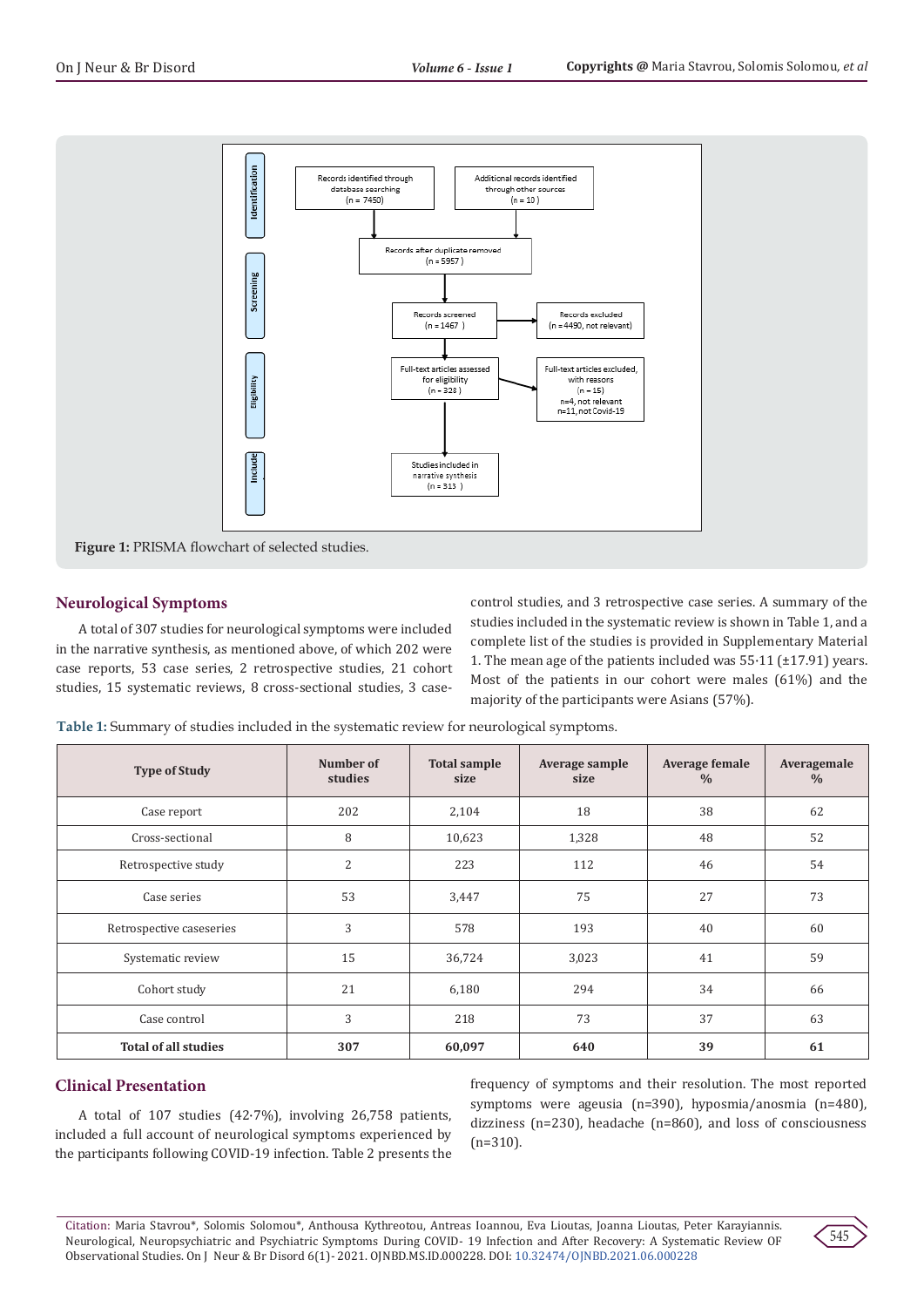| <b>Clinical Presentation</b>  | n patients | n patients resolved | % of patients whosesymptoms resolved |
|-------------------------------|------------|---------------------|--------------------------------------|
| Headache                      | 860        | 690                 | 80%                                  |
| Skeletal symptoms             | 730        | 700                 | 100%                                 |
| <b>Acute CVA</b>              | 500        | 370                 | 74%                                  |
| Hyposmia/anosmia              | 480        | 420                 | 87%                                  |
| Ageusia                       | 390        | 360                 | 92%                                  |
| Meningitis-encephalitis       | 380        | 330                 | 86%                                  |
| <b>Encephalopathies</b>       | 380        | 300                 | 78%                                  |
| <b>Neurological syndromes</b> | 320        | 230                 | 71%                                  |
| <b>Loss of consciousness</b>  | 310        | 290                 | 93%                                  |
| Dyspnoea                      | 280        | $\ddotsc$           | $\ddotsc$                            |
| <b>Seizure</b>                | 260        | 230                 | 88%                                  |
| <b>Dizziness</b>              | 230        | 200                 | 86%                                  |
| Fatigue                       | 130        | $\ddotsc$           | $\ddotsc$                            |
| Fever                         | 110        | $\ldots$            | $\cdot$ .                            |
| Peripheral nervous system     | 90         | 60                  | 66%                                  |
| Dry cough                     | 81         | $\ldots$            | $\ddot{\phantom{a}}$                 |
| Cerebellar symptoms           | 70         | 60                  | 85%                                  |
| Spinal cord syndromes         | 30         | $10\,$              | 33%                                  |
| Flu-Like symptoms             | 30         | $\ldots$            | $\ddotsc$                            |
| Dysphagia/odynophagia         | 30         | $\ddotsc$           | $\ddotsc$                            |
| Anorexia                      | 30         | $\ddotsc$           | $\ddotsc$                            |
| Abdominal pain                | 20         | $\ddotsc$           | $\ddotsc$                            |
| <b>GI</b> symptoms            | 18         | $\ldots$            | $\ddotsc$                            |
| Haemoptysis                   | 10         | $\ldots$            | $\ddotsc$                            |

|  | Table 2: Frequency and recovery rates of different COVID-19 neurological presentations. |
|--|-----------------------------------------------------------------------------------------|
|  |                                                                                         |

 Moreover, a significant number of patients experienced severe neurological manifestations, such as seizures (n=260), acute cerebrovascular events (n=500), cerebellar syndromes (n=70), peripheral neuropathies (n=90), meningitis/encephalitis (n=380), encephalopathies (n=380), neurological syndromes such as Guillain-Barre syndrome (n=320), and spinal cord syndromes (n=30).

A statistically significant relationship was noted between ethnicity and peripheral neuropathy (p=0·0001) as well as between ethnicity and neuro-syndromic symptoms (p=0·001), with Asian patients being more likely to experience these symptoms. Both sexes were statistically as likely to present with symptoms of ageusia (p=0·0001), dizziness (p=0·033), gastrointestinal symptoms ( $p=0.0001$ ), and anorexia ( $p=0.0001$ ). However, flu-like symptoms were statistically more prevalent in females (p=0·008), whereas hyposmia ( $p=0.037$ ) and haemoptysis ( $p=0.0001$ ) was more frequent in males.

Following recovery from COVID-19 infection, a large proportion of patients demonstrated a complete resolution of their symptoms. Specifically, patients presenting with loss of consciousness and ageusia reported the highest resolution rates (93% and 92% respectively), while the patients that experienced spinal cord syndromes had the lowest resolution rates of their symptoms (33%).

# **Treatments**

The most frequent treatments used in the studies analysed were intravenous immunoglobulins (IVIG) (20·17%), followed by antibiotics such as azithromycin (19·29%), antivirals (14·91%), and hydroxychloroquine (10·52%). However, a combination of therapies was required for treatment in some patients. Figure 2 illustrates the different types of drugs that the COVID-19 patients received during their admission and how the drug therapy is markedly heterogeneous among this group of patients.

The most common route of drug administration was intravenous (65%), although oral drug administration and intramuscular injections were also utilised. Patients received treatment for a mean duration of  $6$  ( $\pm 4$ ) days.

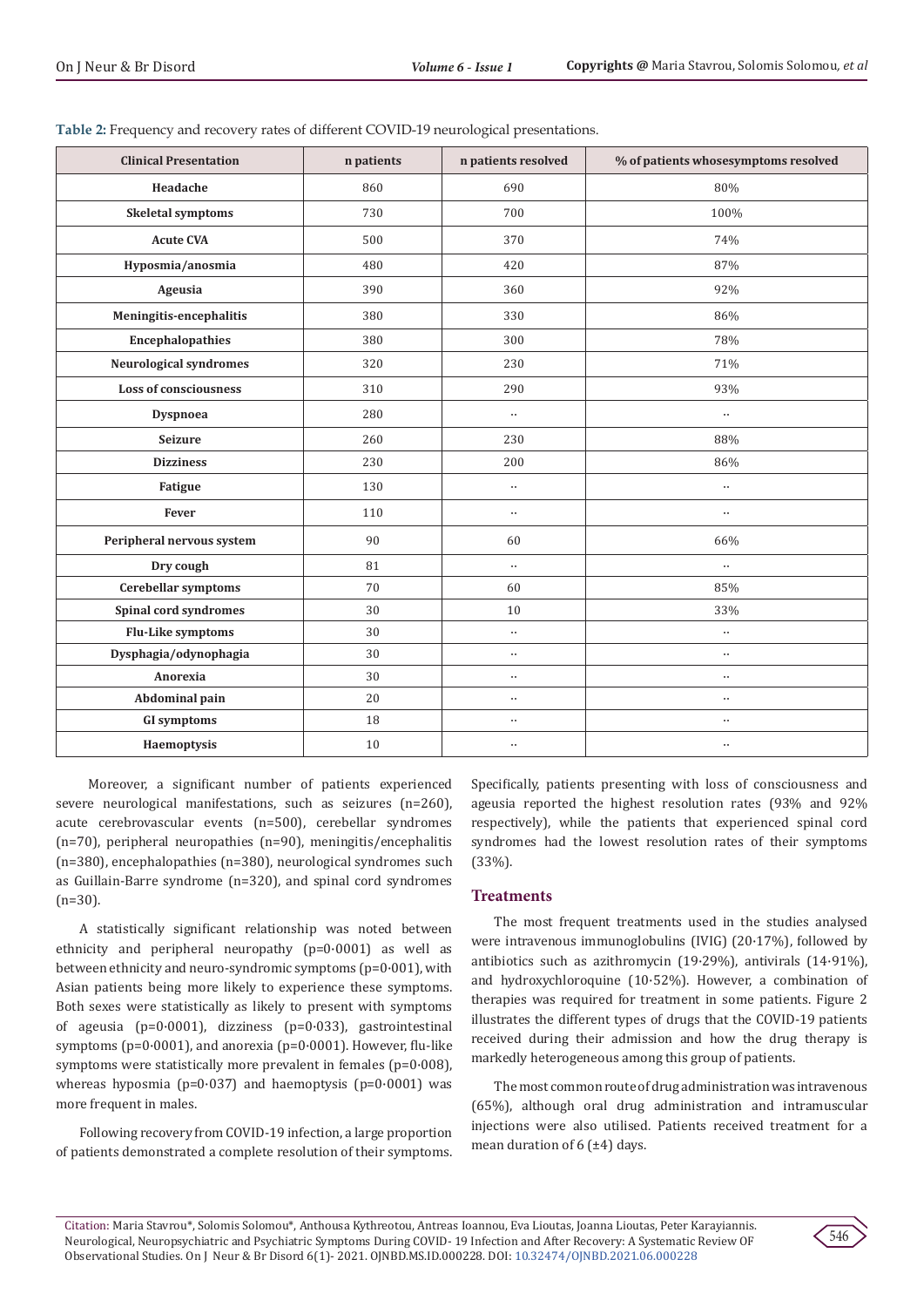

# **Prognosis**

Patients admitted to an Intensive Therapy Unit (ITU) were reported in 126 studies. Figure 3 shows the different types of management that patients received when admitted to ITU and illustrates that the most common cause of ITU admission was the need for respiratory support with intubation and mechanical ventilation (84% of the cases).



ITU admission was found to have a statistically significant relationship with males ( $p=0.024$ ), but not age. Interestingly, there was a statistically significant relationship with ITU admission and symptoms of hyposmia/anosmia (p=0·0001), headache (p=0·035), acute CVA ( $p=0.0001$ ), seizure ( $p=0.001$ ), meningitis ( $p=0.034$ ), and encephalopathies (p=0·0001).

# **Psychiatric Symptoms**

We identified seven studies reporting psychiatric effects, of which five were cross-sectional studies, one was a retrospective cohort study, and one was a case report. Details of the six studies are reported in Table 3. The studies involved 299,000 patients in total, of which 44% were male and 56% were female. Half of the

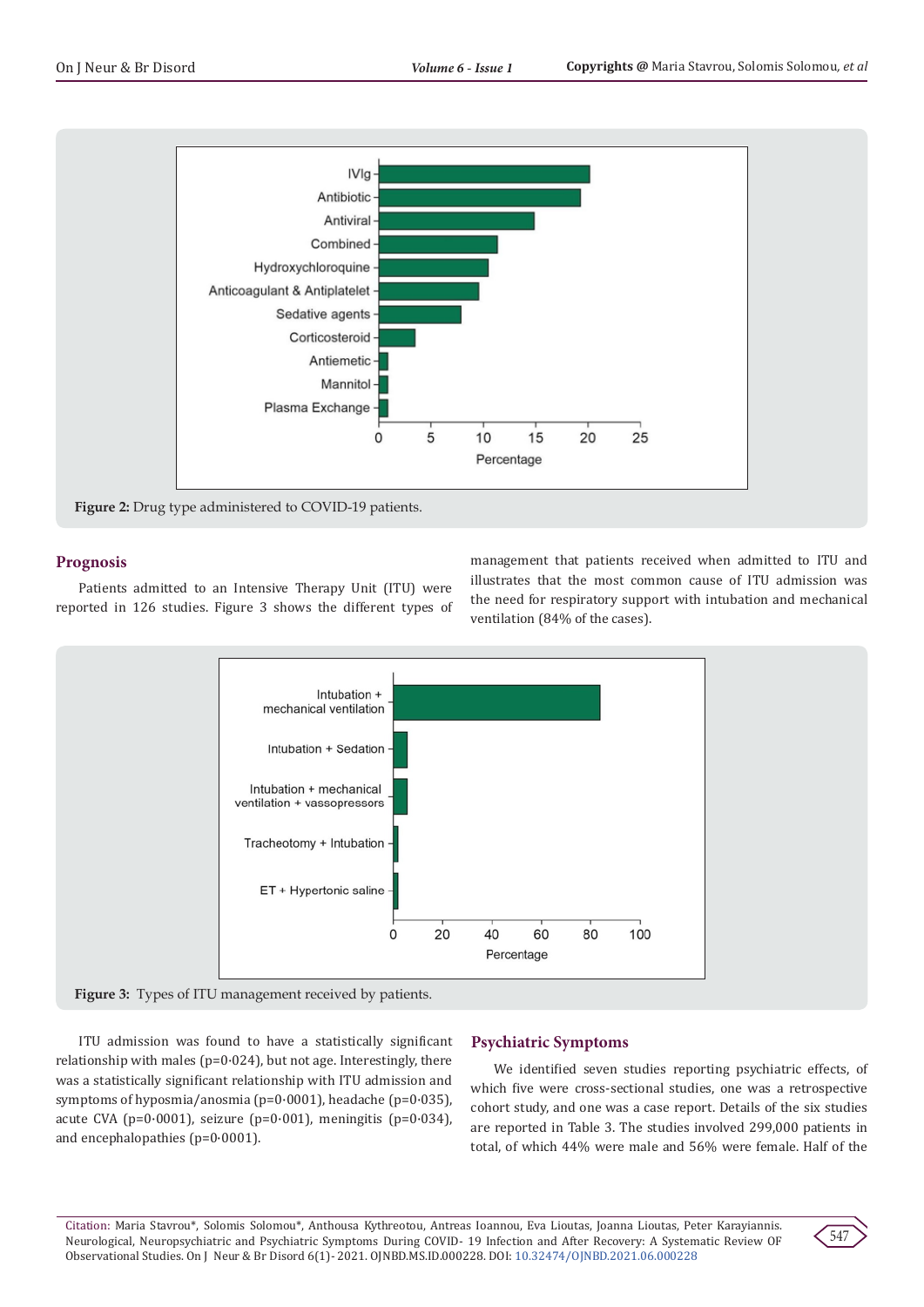studies were reported in China. Three studies involved 171 patients in hospital settings while having active COVID-19 infection, three studies involved 498 patients at home after recovery, and one study involved 62,354 patients covering both inpatients during infection and those at home after recovery. All studies identified depression and anxiety as being relevant to COVID-19 infection, both during and after infection. Additionally, one study reported

suicidality during infection, two studies reported post-traumatic stress disorder after infection, one study suggested obsessivecompulsive disorder after infection, one study suggested insomnia after infection, one study suggested a higher incidence of psychosis, and two studies suggested a higher incidence of dementia diagnosis as being relevant to having been diagnosed with COVID-19.

|  |  |  |  | Table 3: Studies reporting psychiatric effects related to COVID-19 infection. |
|--|--|--|--|-------------------------------------------------------------------------------|
|--|--|--|--|-------------------------------------------------------------------------------|

| <b>Study</b>                    | <b>Type</b>              | Country    | <b>Setting</b>                                                                        | Number, age                                                                                            | Condition/scale                                                     | <b>Results</b>                                                                                                                                                                                                                                                  | <b>Conclusions</b>                                                                                                                                |
|---------------------------------|--------------------------|------------|---------------------------------------------------------------------------------------|--------------------------------------------------------------------------------------------------------|---------------------------------------------------------------------|-----------------------------------------------------------------------------------------------------------------------------------------------------------------------------------------------------------------------------------------------------------------|---------------------------------------------------------------------------------------------------------------------------------------------------|
| <b>Epstein et</b><br>al. $[11]$ | Case<br>report           | Israel     | Isola-<br>tion,<br>hospital<br>ward                                                   | N=1; Males:<br>$n=1$<br>$Age = 34$                                                                     | Anxiety, insomnia                                                   | Suicide attempted<br>on day 7                                                                                                                                                                                                                                   | Regular screening<br>needed fordepres-<br>sion, anxiety and<br>suicidality                                                                        |
| Mazza et<br>al.[12]             | Cross-<br>sec-<br>tional | Italy      | Home<br>(post<br>hospital<br>dis-<br>charge)                                          | $N = 402$ ;<br>Males:n=265,<br>Females:<br>n=137; Mean<br>$age = 58$                                   | IES-R, PCL-5,<br>ZZSDS, OCI, BDI-<br>13, STAI-Y, MOS-<br>SS, WHIIRS | A significant<br>proportion of pa-<br>tients self-rated in<br>the psycho-patho-<br>logicalrange: 28%<br>for PTSD, 31% for<br>depression, 42%<br>for anxiety, 20%<br>for OC symptoms,<br>and 40% for<br>insomnia.                                                | Regular assess-<br>ment of psycho-<br>pathology of<br>COVID-19 survivor<br>needed to diagnose<br>andtreat emergent<br>psychiatric condi-<br>tions |
| Yuan et<br>al. $[13]$           | Cross-<br>sec-<br>tional | China      | Home<br>(post<br>hospital<br>dis-<br>charge)                                          | $N=96$ ; Males:<br>n=47, Fe-<br>males:n=49;<br>18-45<br>years: $n=44$ ,<br>>46 years:<br>$n=52$        | PTSD-SS, ZSDS,<br><b>ZSAS</b>                                       | 44% reported<br>depressive<br>symptoms.<br>No significant<br>correlation of de-<br>pression with sex,<br>age, comorbidity,<br>severity of initial<br>infection, and du-<br>ration of initial<br>illness. There<br>were changes in<br>immune system<br>function. | Appropriate psy-<br>chological inter-<br>ventions are neces-<br>sary forCOVID-19<br>survivors                                                     |
| <b>Taquetet</b><br>al.[14]      | Cross-<br>sec-<br>tional | <b>USA</b> | Various,<br>during<br>the first<br>14 <sub>to</sub><br>90days<br>after di-<br>agnosis | $N=62,354;$<br>Males:<br>$n=27,525$<br>Females:<br>n=34,564,<br>Other:<br>$n=265$ ; Mean<br>$age=49.3$ | Incidence of<br>psychiatric diag-<br>nosis, including<br>dementia   | Incidence of any<br>psychiatric diag-<br>nosis= $18.1\%$ ;<br>Incidence of a<br>first diagnosis of<br>dementia= $1.6\%$                                                                                                                                         | There is psychi-<br>atric morbidity<br>tobe anticipated<br>in survivors of<br>COVID-19 and for<br>which services<br>need to plan.                 |

#### **Discussion**

The literature published on the neurological symptoms observed in patients with COVID-19 is vast. Through our review, we aimed to summarise all available literature, as well as include more recent studies that older reviews may not have included. Our review specifically served to identify and examine the frequency and severity of these symptoms through combining this existing literature. In total, 307 neurological studies covering 60,097 patients, were included in this systematic review, which has shown that COVID-19 is associated with a large variety of neurological symptoms. The most frequently reported symptoms included ageusia, hyposmia/anosmia, dizziness, headache, and loss of consciousness. These symptoms are not specific to SARS-CoV-2 infection and are of low severity, however they may suggest

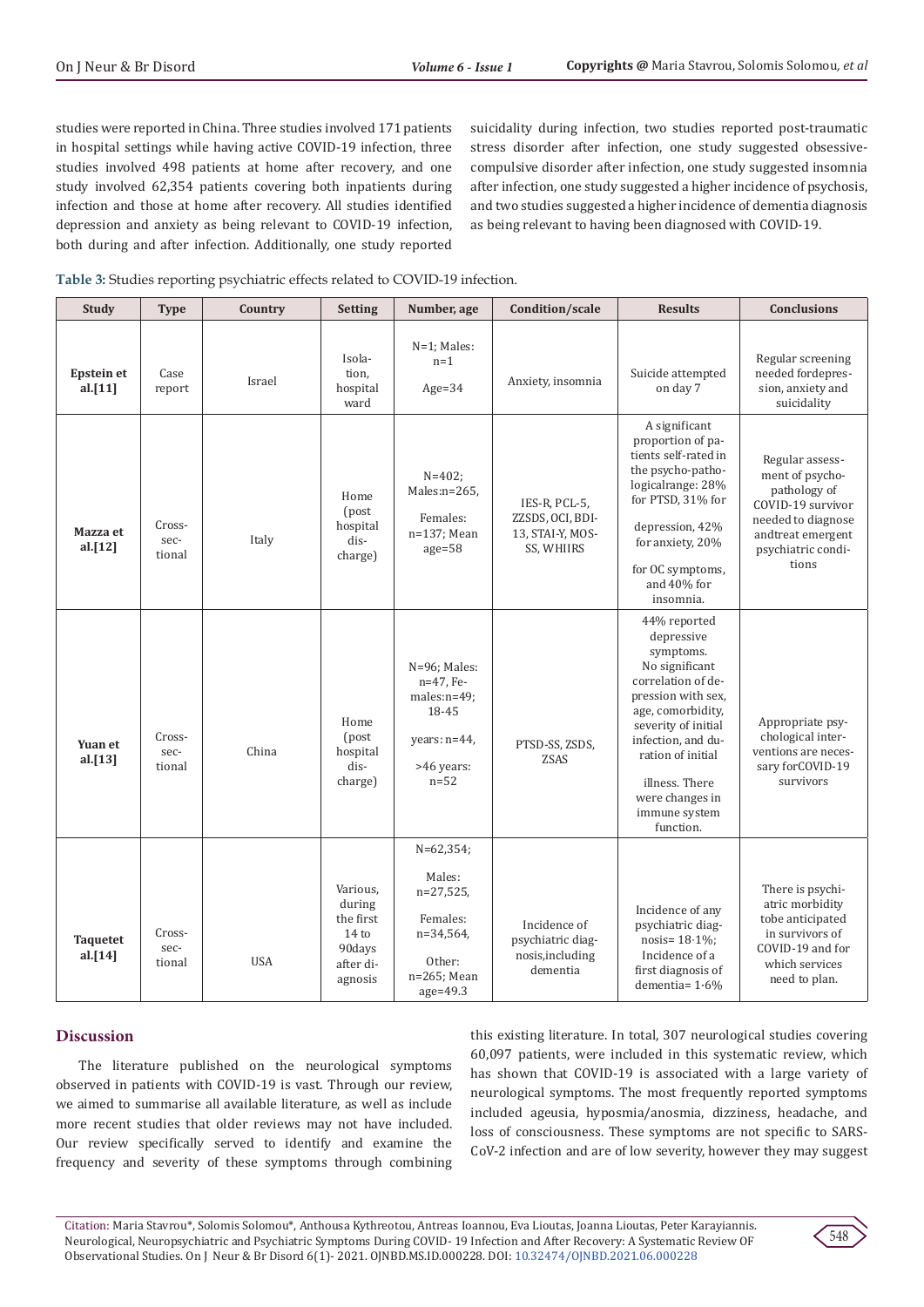neurotropism. They also associate with high resolution rates (all >80%). The most common severe neurological complication of COVID-19 was acute cerebrovascular events. This result is in keeping with other systematic reviews [18,19].

Direct neurological damage including ischemic strokes, meningitis/encephalitis, or Guillain-Barre syndrome are relatively common extra-pulmonary neurological presentations according to our review. These results should be the springboard for further research efforts aiming to distinguish whether these neurological entities are a consequence of direct brain injury/infection or an interaction with other vascular comorbidities of patients suffering severe/critical COVID-19 disease.

A significant proportion of COVID-19 patients were asymptomatic due to the course of SARS-CoV-2 infection. In addition, patients may not present with respiratory symptoms or fever but still have initial neurological manifestations. Thus, when patients present with neurological symptoms, despite the absence of respiratory symptoms, clinicians should maintain a high level of clinical suspicion for the possibility of underlying COVID-19 asymptomatic infection.

The resolution rates of neurological symptoms also varied. Patients presenting with loss of consciousness and ageusia reported the highest resolution rates (93% and 92% respectively), with ageusia resolution rates being 100% in one study [20]. On the other hand, patients who experienced spinal cord syndromes, such as acute myelitis, had the lowest resolution rates of their symptoms (33%). This finding is supported by the established poor overall outcomes associated with acute myelitis, with only approximately one-third of patients experiencing a favourable outcome [21].

A statistically significant relationship was noted between Asian ethnicity and peripheral neuropathy. The relationship between ethnicity and peripheral neuropathy in the context of COVID-19 has yet to be explored. However, peripheral neuropathy as a complication of diabetes has been found to be more prevalent among Caucasian patients [22] and less common in those with Indo-Asian and African- Caribbean origins [23]. Moreover, a statistically significant relationship was noted between Asian ethnicity and neuro-syndromic symptoms. Nonetheless, it is important to note that both of these relationships may have been influenced by the fact that the majority of the participants in the studies included were Asian and that a number of papers did not disclose the ethnicity of their participants.

Additionally, flu-like symptoms were statistically more prevalent in females, possibly because males have been found to have a higher risk of severe illness with COVID-19 [24]. Hyposmia and haemoptysis were statistically more prevalent in males. This is in contrast to several previous studies that found hyposmia to be more common in females with COVID-19 infection [25-28]. However, our patient cohort was predominantly male (62%), which may have contributed to the differing results. Regarding haemoptysis, it is a very uncommon presentation that was only present in 10 patients.

ITU admission was found to have a statistically significant relationship with male sex, but not with age. A meta-analysis of patients with COVID-19 also demonstrated a relationship between sex and ITU admission, with male patients having almost three times the probability of requiring ITU admission compared to females [29]. Surprisingly, our study did not determine any relationship between age and ITU admission. In contrast, another meta-analysis found that patients greater than 70 years old have a higher risk of needing intensive care [30]. Furthermore, there was a statistically significant relationship between ITU admission and the symptoms of hyposmia/anosmia, headache, acute CVA, seizure, meningitis, and encephalopathies.

 Treatment varied, with several different therapies and drug routes being used depending on the neurological manifestation and severity of the presentation. The most frequent treatments used were intravenous immunoglobulins (IVIG), followed by antibiotics such as azithromycin, antivirals, and hydroxychloroquine, with patients receiving treatment for a mean duration of 6 days. A systematic review assessing treatment strategies for COVID-19 similarly found antivirals, antimalarials, and antibiotics to be the mainstay of treatment [31]. The frequency of IVIG can be attributed to its use in treating many different neurological conditions, most notably Guillain-Barre Syndrome, which was the fourth most common neurological complication reported in this review. Finally, it is important to consider that the COVID-19 pandemic is rapidly evolving and that treatment options are continually being trialled and developed.

Even though we established an abundance of studies for neurological symptoms, there appears to be a lack of studies regarding the psychiatric effects during and after COVID-19 infection. Nonetheless, all the studies we were able to identify reporting psychiatric effects have found depression and anxiety to be relevant, both during and after infection with COVID-19. In severe cases, there may even be a risk of patients attempting suicide. Compared to people who had flu or other respiratory tract infections, COVID-19 survivors were more likely to receive a diagnosis of anxiety of depression over the same period [17]. It was found that involving psychiatric care for these patients was effective in reducing their symptoms of anxiety and depression. Without proper psychiatric intervention, there is a risk that these psychiatric symptoms could increase the risk of suicidal ideation. Overall, it is recommended that psychiatric and/or psychological support should be available in hospitals to patients admitted to medical wards due to COVID-19, as well as in the community following recovery. This process may involve both the use of pharmacological and/or psychological interventions. Given the fact that COVID-19 survivors were at higher risk of receiving a diagnosis of dementia at 6-months follow-up, access to memory clinics should also be available to this group of patients. More studies examining the short-term and long-term psychiatric effects during and after COVID-19 infection are required in the future to obtain a better understanding of the symptoms, as well as to develop effective management strategies.

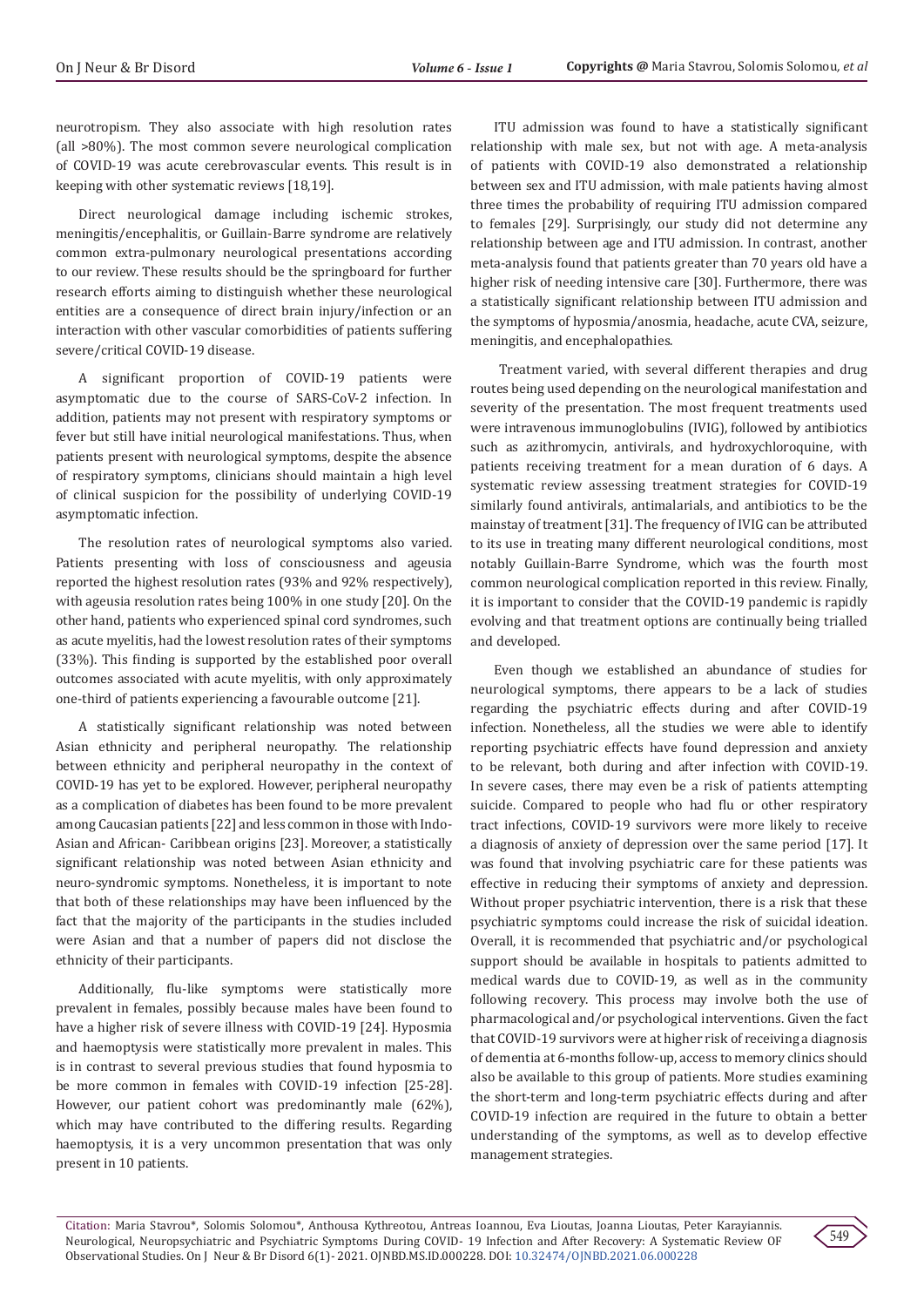# **Supplementary Materials**

Supplementary table 1 lists demographic information of the studies included in the review reporting neurological symptoms in the context of COVID-19 infection and/or recovery.

**Supplementary Material 1:** List of studies for neurological symptoms of COVID-19 included in the systematic review.

|                               | <b>Year published</b> |                        | <b>Country ofpublication</b> | <b>Samplesize</b> | $\frac{0}{0}$    | $\frac{0}{0}$    |
|-------------------------------|-----------------------|------------------------|------------------------------|-------------------|------------------|------------------|
|                               |                       | Type of study          |                              |                   | Female           | Male             |
| Al Mazrouei et al             | 2020                  | Case Report            | <b>UAE</b>                   | $\mathbf{1}$      | $\boldsymbol{0}$ | 100              |
| Al-Olama et al                | 2020                  | Case Report            | <b>UAE</b>                   | $\mathbf{1}$      | $\overline{0}$   | 100              |
| AlKetbi, R. et al             | 2020                  | Case Report            | <b>UAE</b>                   | $\mathbf{1}$      | $\overline{0}$   | 100              |
| Capelli, M. et al             | 2020                  | <b>Case Series</b>     | Italy                        | 27                | 63               | 37               |
| Cotelli, M. et al             | 2020                  | Case Report            | Italy                        | $\mathbf{1}$      | 100              | $\Omega$         |
| Daher, V. B. et al            | 2020                  | Case Report            | Brazil                       | $\mathbf{1}$      | $\boldsymbol{0}$ | 100              |
| Dalakas, M. C.                | 2020                  | <b>Case Series</b>     | $\ddotsc$                    | 11                |                  | $\ddotsc$        |
| De Freitas F. et al.          | 2020                  | Case Study             | <b>Brazil</b>                | $\mathbf{1}$      | $\overline{0}$   | 100              |
| Deliwala, S. et al            | 2020                  | Case Report            | <b>USA</b>                   | $\mathbf{1}$      | 100              | $\mathbf{0}$     |
| Dugue, R. et al               | 2020                  | Case Report            | $\ldots$                     | $\mathbf{1}$      | $\mathbf{0}$     | 100              |
| Espinosa, P. S. et al         | 2020                  | Case Report            | $\ddotsc$                    | $\mathbf{1}$      | $\overline{0}$   | 100              |
| Fadakar, N. et al             | 2020                  | Case Report            | Iran                         | $\mathbf{1}$      | $\overline{0}$   | 100              |
| Fan, S. et al                 | 2020                  | <b>Case Series</b>     | China                        | 86                | 32               | 63               |
| Farhadian, S. et al           | 2020                  | Case Report            | <b>USA</b>                   | $\mathbf{1}$      | 100              | $\mathbf{0}$     |
| Farley, M. and Zuberi, J.     | 2020                  | Case Report            | $\ddotsc$                    | $\mathbf{1}$      | $\mathbf{0}$     | 100              |
| Farzi, M. A. et al            | 2020                  | Case Report            | Iran                         | $\mathbf{1}$      | $\overline{0}$   | 100              |
| Gilani, S. et al              | 2020                  | <b>Case Series</b>     | Iran                         | 8                 | 75               | 25               |
| Goldberg, M. F. et al         | 2020                  | Case Report            | <b>USA</b>                   | 64                | $\overline{0}$   | 100              |
| Haddad, S. et al              | 2020                  | Case Report            | <b>USA</b>                   | 41                | $\mathbf{0}$     | 100              |
| Haddadi, K. et al             | 2020                  | Case Report            | Iran                         | $\mathbf{1}$      | 100              | $\mathbf{0}$     |
| Hamidi, A. et al              | 2020                  | Case Report            | Iran                         | $\mathbf{1}$      | $\boldsymbol{0}$ | 100              |
| Hanafi, R. et al              | 2020                  | Case Report            | $\ddotsc$                    | $\mathbf{1}$      | $\boldsymbol{0}$ | 100              |
| Hepburn, M. et al             | 2020                  | <b>Case Series</b>     | <b>USA</b>                   | 2                 | $\overline{0}$   | 100              |
| Hernández-Fernández, F. et al | 2020                  | <b>Case Series</b>     | Spain                        | 23                | 22               | 78               |
| Klironomos, S. et al          | 2020                  | Cohort Study           | Sweden                       | 185               | 25               | 75               |
| Koleva, T. et al              | 2020                  | Retrospective<br>Study | Bulgaria                     | 133               | $\ldots$         | $\ddotsc$        |
| Kremer, S. et al              | 2020                  | Retrospective<br>Study | France                       | 64                | 33               | 67               |
| Lascano, A. M. et al          | 2020                  | <b>Case Series</b>     | Switzerland                  | $\ddotsc$         | 100              | $\boldsymbol{0}$ |
| Mahboob, S. et al             | 2020                  | Case Report            | USA                          | $\mathbf{1}$      | 100              | $\boldsymbol{0}$ |
| Mao, L. et al                 | 2020                  | <b>Case Series</b>     | China                        | 214               | 59               | 41               |
| Najjar, S. et al              | 2020                  | <b>Case Series</b>     |                              | 3                 | 100              | $\mathbf{0}$     |
| Ottaviani, D. et al           | 2020                  | Case Report            | Italy                        | $\mathbf{1}$      | 100              | 0                |
| Paniz-Mondolfi, A. et al      | 2020                  | Case Report            |                              | $\mathbf{1}$      | $\overline{0}$   | 100              |
| Parsons, T. et al             | 2020                  | Case Report            | <b>USA</b>                   | $\mathbf{1}$      | 100              | $\boldsymbol{0}$ |
| Paybast, S. et al             | 2020                  | Case Report            | Iran                         | 2                 | 50               | 50               |
| Pinna, P. et al               | 2020                  | Case Series            | <b>USA</b>                   | 50                | 42               | 58               |
| Poncet-Megemont, L. et al     | 2020                  | Cohort Study           | France                       | 139               | 33               | 67               |
| Reichard, R. R.et al          | 2020                  | Case Report            | USA                          | $\mathbf{1}$      | $\boldsymbol{0}$ | 100              |
| Rogg, J. et al                | 2020                  | Case Report            |                              | $\mathbf{1}$      | $\mathbf{1}$     | 100              |

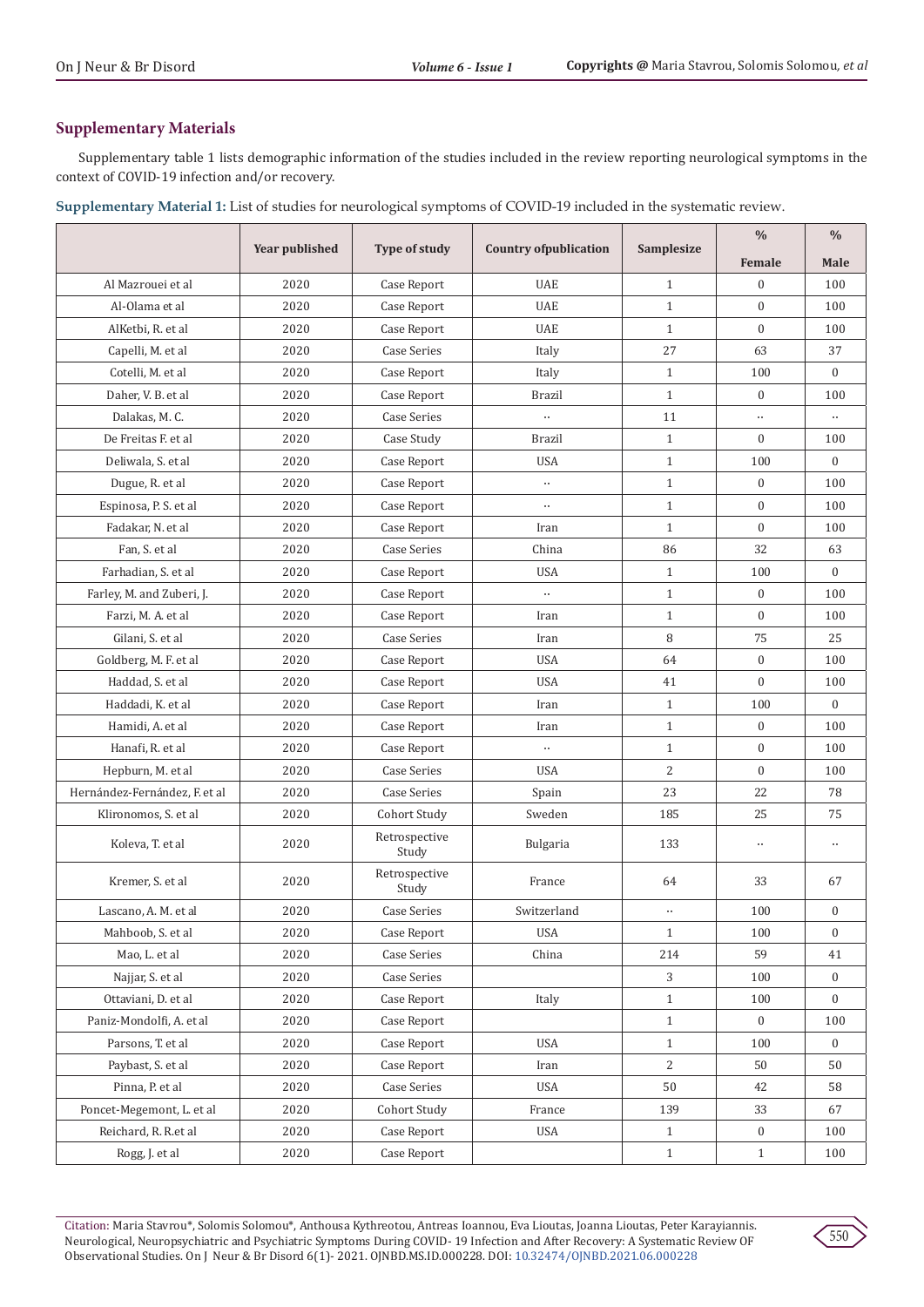| Romero Cantero, V. et al | 2020 | <b>Case Series</b>       |               | 2            | $\mathbf{0}$     | 100          |
|--------------------------|------|--------------------------|---------------|--------------|------------------|--------------|
| Romero-Sánchez, C. et al | 2020 | Observational<br>Study   | Spain         | 841          | 44               | 56           |
| Collantes, M. E. V.      | 2020 | Systematic<br>Review     | Philippines   | 6,335        | $\ldots$         | $\cdots$     |
| Chang, D. et al.         | 2020 |                          | China         | 13           | 23               | 77           |
| Chen, T. et al.          | 2020 | Retrospective<br>Study   | China         | 203          | 47               | 53           |
| Chung, M. et al.         | 2020 | Retrospective<br>study   | China         | 21           | 38               | 62           |
| Du, RH et al.            | 2020 | Prospective study        | China         | 179          | $\ddotsc$        | $\ddotsc$    |
| Gupta, N. et a.          | 2020 | Retrospective<br>study   | India         | 21           | $\ldots$         | $\ldots$     |
| Kim et al.               | 2020 | Cohort study             | Korea         | 28           | 46               | 54           |
| Lei, Z. et al.           | 2020 | Cross sectional<br>study | China         | 20           | 50               | 50           |
| Li, X et al.             | 2020 | Retrospective<br>study   | China         | 548          | 49               | 51           |
| Liu, Y. et al.           | 2020 | Retrospective            | China         | 12           | 33               | 67           |
| Pan, F. et al.           | 2020 | Retrospective            | China         | 21           | 71               | 29           |
| Shen, L. et al.          | 2020 | Retrospective            | China         | 119          | 53               | 47           |
| Shi, H. et al.           | 2020 | Retrospective<br>study   | China         | 81           | 48               | 52           |
| Song, F. et al.          | 2020 | Retrospective<br>study   | China         | 51           | 51               | 49           |
| Vu, D. et al.            | 2020 | Case report              |               | $\mathbf{1}$ | $\boldsymbol{0}$ | 100          |
| Wang, R. et al.          | 2020 | Retrospective<br>study   | China         | 125          | 43               | 57           |
| Wang Z. et al.           | 2020 | Retrospective<br>study   | China         | 2            | 50               | 50           |
| Pongpirul, WA. et al.    | 2020 |                          | Thailand      | 11           | 45               | 55           |
| Wu, J. et al.            | 2020 | Retrospective<br>study   | China         | 80           | 47               | 53           |
| Xu, X. et al.            | 2020 | Case series              | China         | 90           | 57               | 43           |
| Yang, X. et al.          | 2020 | Retrospective<br>study   | China         | 52           | 33               | 67           |
| Zheng, F. et al.         | 2020 | Retrospective<br>study   | China         | 161          | 50               | 50           |
| Correia, A.O.            | 2020 | Systematic<br>Review     | <b>Brazil</b> | 409          | $\ldots$         | $\cdots$     |
| Moriguchi et al.         | 2020 | Case Report              | Japan         | $\mathbf{1}$ | $\ldots$         | 100          |
| Poyiadji et al.          | 2020 | Case Report              | <b>USA</b>    | $\mathbf{1}$ | 100              |              |
| De Sanctis, P.           | 2020 | Systematic<br>Review     | Italy         | 18           | 44               | 56           |
| Toscano, G. et al        | 2020 | Case series              | Italy         | 5            | 20               | 80           |
| Virani et al.            | 2020 | Case report              | USA           | $\mathbf{1}$ | $\overline{0}$   | 100          |
| Zhao H. et al.           | 2020 | Case report              | China         | $\mathbf{1}$ | 100              | $\mathbf{0}$ |
| Sedaghat and Karimi      | 2020 | Case report              | Iran          | $\mathbf{1}$ | $\boldsymbol{0}$ | 100          |
| Alberti et al.           | 2020 | Case report              | Italy         | $\mathbf{1}$ | 100              | $\mathbf{0}$ |
| Camdessanche et al.      | 2020 | Case report              | France        | $\mathbf{1}$ | $\mathbf{0}$     | 100          |
| Padroni et al.           | 2020 | Case report              | Italy         | $\mathbf{1}$ | 100              | $\bf{0}$     |
| El Otmani et al.         | 2020 | Case report              | Morocco       | $\mathbf{1}$ | 100              | $\mathbf{0}$ |

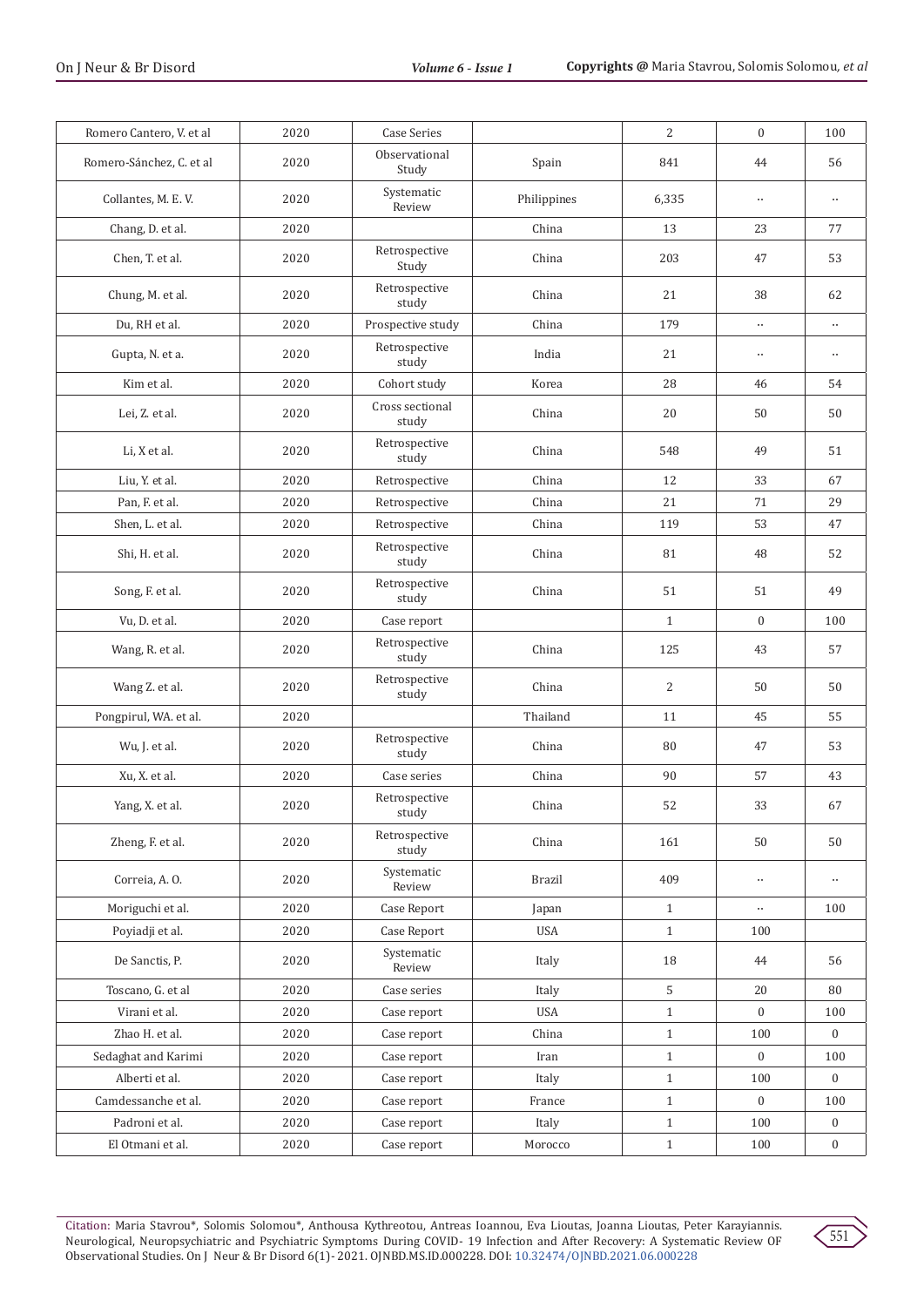| Coen et al.                 | 2020 | Case report                         | Switzerland  | $\mathbf{1}$   | $\mathbf{0}$     | 100                  |
|-----------------------------|------|-------------------------------------|--------------|----------------|------------------|----------------------|
| Galan et al.                | 2020 | Case report                         | Spain        | $\mathbf{1}$   | $\overline{0}$   | 100                  |
| Marta-Enguita et al.        | 2020 | Case report                         | Spain        | $\mathbf{1}$   | 100              | $\boldsymbol{0}$     |
| Scheidl et al.              | 2020 | Case report                         | Germany      | $\mathbf{1}$   | 100              | $\mathbf{0}$         |
| Juliao Caamano et al.       | 2020 | Case report                         | Spain        | $\mathbf{1}$   | $\mathbf{0}$     | 100                  |
| Di Carlo, D. T.             | 2020 | Systematic<br>Review                | Italy        | 12,157         | 49.4             | 50.6                 |
| Beltran-Corbellini A et al. | 2020 | Case-control<br>study               | Spain        | 79             | $\ldots$         | $\ddot{\phantom{a}}$ |
| Chen et al.                 | 2020 | Descriptive study                   | China        | 99             | 32               | 68                   |
| Duanmu Y et al.             | 2020 | Cross-sectional<br>study            | <b>USA</b>   | 100            | 44               | 56                   |
| Feng et al.                 | 2020 | Retrospective<br>study              | China        | $\ldots$       | $\ldots$         | $\ddotsc$            |
| Giacomelli A et al.         | 2020 | Cross-sectional                     | Italy        | 59             | 32               | 68                   |
| Helms et al.                | 2020 |                                     | France       | 58             | $\ddotsc$        | $\ldots$             |
| Jain R. et al.              | 2020 | Retrospective<br>study              | <b>USA</b>   | 454            | 39               | 61                   |
| Lechien et al.              | 2020 |                                     | France-Italy | 417            | 63               | 37                   |
| Li K et al.                 | 2020 | Retrospective<br>study              | China        | 83             | 47               | 53                   |
| Mahammedi et al.            | 2020 | Retrospective<br>study              | Italy        | 108            | 36               | 64                   |
| Qin et al.                  | 2020 | Retrospective<br>study              | China        | 1,875          | 50               | 50                   |
| Radmanesh et al.            | 2020 | Retrospective<br><b>Case Series</b> | <b>USA</b>   | 242            | 38               | 62                   |
| Tian et al.                 | 2020 | Retrospective<br>study              | China        | 262            | 52               | 48                   |
| Wan et al.                  | 2020 | Case series                         | China        | 135            | 47               | 53                   |
| Wang et al                  | 2020 | Case series                         | China        | 138            | 46               | 54                   |
| Xu et al.                   | 2020 | Retrospective<br>case series        | China        | 62             | 44               | 56                   |
| Dinakaran, D.               | 2020 | Systematic<br>Review                |              | 399            | $\ldots$         | $\ddotsc$            |
| Yin et al.                  | 2020 | Case report                         | China        | $\mathbf{1}$   | $\boldsymbol{0}$ | 100                  |
| Ye et al.                   | 2020 | Case report                         | China        | $\mathbf{1}$   | $\boldsymbol{0}$ | 100                  |
| Alkeridy et al.             | 2020 | Case report                         | Saudi Arabia | $\mathbf{1}$   | $\mathbf{0}$     | 100                  |
| Duong et al.                | 2020 | Case report                         |              | $\mathbf{1}$   | 100              | $\bf{0}$             |
| Avula et al.                | 2020 | Case series                         |              | $\overline{4}$ | 75               | 25                   |
| Ellul, M. A. et al          | 2020 | Systematic<br>Review                | UK           | $\ldots$       | $\ddotsc$        | $\ddotsc$            |
| Bernard-Valnet et al        | 2020 | Case series                         | Switzerland  | $\overline{c}$ | 100              | $\mathbf{0}$         |
| Pilotto et al               | 2020 | Case report                         | Italy        | $\mathbf{1}$   | $\mathbf{0}$     | 100                  |
| Sohal et al                 | 2020 | Case report                         | USA          | $\mathbf{1}$   | $\mathbf{0}$     | 100                  |
| Vollono et al               | 2020 | Case report                         | Italy        | $\mathbf{1}$   | 100              | $\overline{0}$       |
| Wong et al                  | 2020 | Case report                         | UK           | $\mathbf{1}$   | $\mathbf{0}$     | 100                  |
| Benussi et al               | 2020 | Case series                         | Italy        | 15             |                  |                      |
| Chacon-Aguilar et al        | 2020 | Case report                         | Spain        | $\mathbf{1}$   | $\boldsymbol{0}$ | 100                  |
| Filatov A. et al            | 2020 | Case report                         | USA          | $\mathbf{1}$   | $\mathbf{0}$     | 100                  |
| Garazzino S. et al          | 2020 | Case series                         | Italy        | 5              | $\cdots$         | $\ddotsc$            |

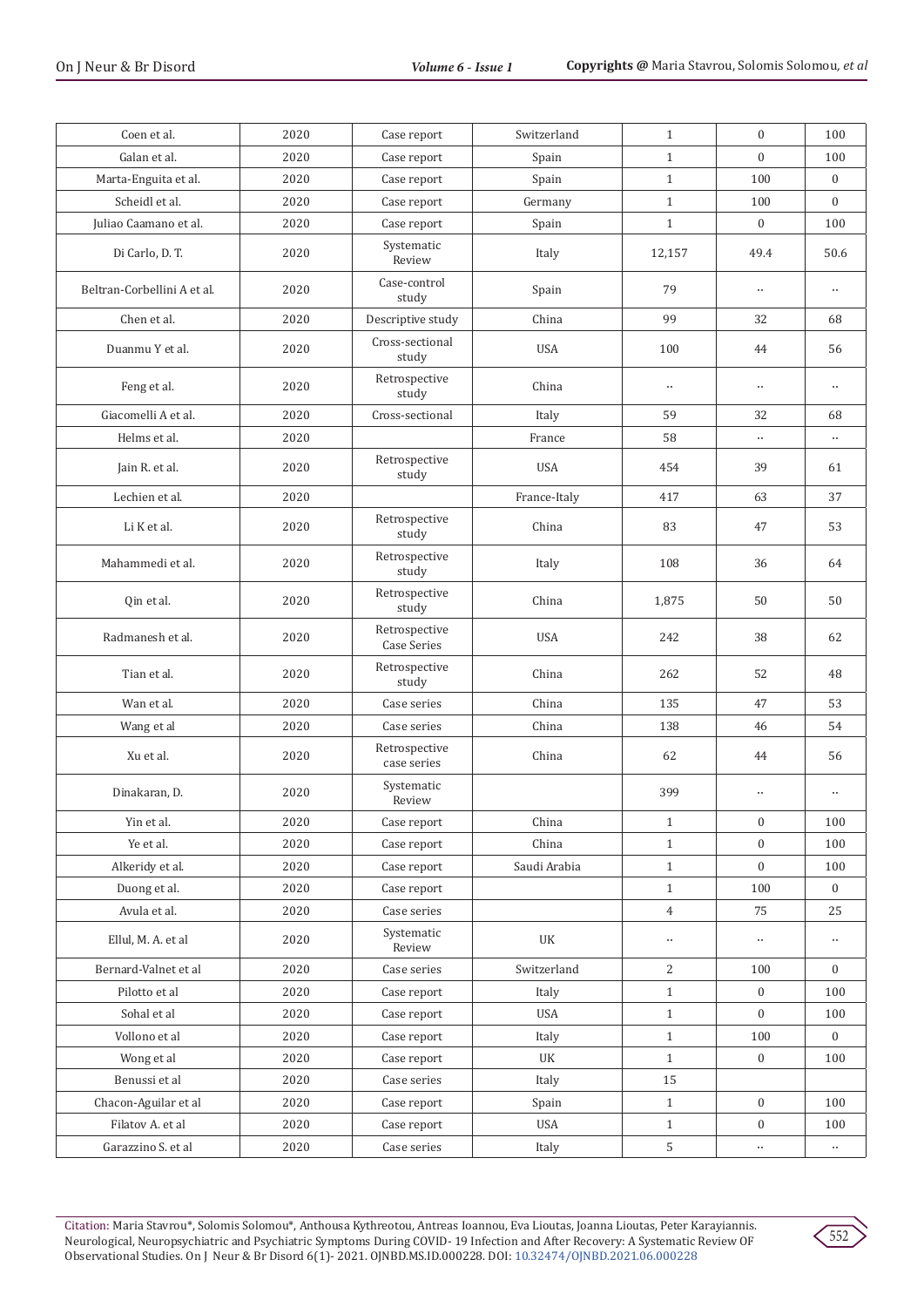| Neerland et al        | 2020 | Case report            | Norway      | $\mathbf{1}$   | 100              | $\boldsymbol{0}$ |
|-----------------------|------|------------------------|-------------|----------------|------------------|------------------|
| Zhou et al            | 2020 | Case report            | China       | $\mathbf{1}$   | $\ddotsc$        | $\ddotsc$        |
| Zhao K. et al         | 2020 | Case report            | China       | $1\,$          | $\boldsymbol{0}$ | 100              |
| Zanin et al           | 2020 | Case report            | Italy       | $\mathbf{1}$   | 100              | $\mathbf{0}$     |
| Zhang T. et al        | 2020 | Case report            | <b>USA</b>  | $1\,$          | 100              | $\mathbf{0}$     |
| Abdelnour L. et al    | 2020 | Case report            | UK          | $\mathbf{1}$   | $\boldsymbol{0}$ | 100              |
| Dinkin et al          | 2020 | Case report            | <b>USA</b>  | $\mathbf{1}$   | $\boldsymbol{0}$ | 100              |
| Gutierrez-Ortiz C.    | 2020 | Case report            | Spain       | $1\,$          | $\boldsymbol{0}$ | 100              |
| Pellitero S.          | 2020 | Case report            | Spain       | $1\,$          | 100              | $\mathbf{0}$     |
| Jin M                 | 2020 | Case report            | China       | $\mathbf{1}$   | $\boldsymbol{0}$ | 100              |
| Suwanwongse           | 2020 | Case report            | <b>USA</b>  | $\mathbf{1}$   | $\boldsymbol{0}$ | 100              |
| Benezit               | 2020 | Case series            | France      | 63             | $\ldots$         |                  |
| Haehner               | 2020 | Case series            | Germany     | 22             | $\ddotsc$        | $\ddotsc$        |
| Hornuss D.            | 2020 | Case series            | Germany     | 18             | $\ddotsc$        | $\ddotsc$        |
| Klopfenstein          | 2020 | Case series            | France      | 114            | $\ldots$         | $\ddotsc$        |
| Moien                 | 2020 | Case series            | Iran        | 59             | $\ddotsc$        |                  |
| Vaira LA.             | 2020 | Case series            |             | 72             | $\ldots$         | $\ddotsc$        |
| Al Saeigh             | 2020 | Case report            | <b>USA</b>  | $\overline{2}$ | 50               | 50               |
| Beyrouti              | 2020 | Case series            | UK          | 6              | 17               | 83               |
| Gonzalez-Pinto T.     | 2020 | Case report            | Spain       | $\mathbf{1}$   | 100              | $\mathbf{0}$     |
| Klok FA               | 2020 | Case series            | Netherlands | 184            | 24               | 76               |
| Li, Y. et al.         | 2020 | Retrospective<br>study | China       | 221            | 41               | 59               |
| Lodigiani             | 2020 | Case series            | Italy       | 388            | 32               | 68               |
| Lushina, N.           | 2020 | Case series            | <b>USA</b>  | $\mathbf{1}$   | $\boldsymbol{0}$ | 100              |
| Morassi, M            | 2020 | Case series            | Italy       | 6              | 17               | 83               |
| Moshayedi P.          | 2020 | Case report            | <b>USA</b>  | $1\,$          | $\boldsymbol{0}$ | 100              |
| Oxley                 | 2020 | Case series            | <b>USA</b>  | 5              | $\mathbf{0}$     | 100              |
| Zhang Y.              | 2020 | Case series            | China       | 3              | 33               | 67               |
| Zhai                  | 2020 | Case report            | China       | $\mathbf{1}$   | $\boldsymbol{0}$ | 100              |
| Sharifi-Razavi, A     | 2020 | Case report            | Iran        | $1\,$          | $\boldsymbol{0}$ | 100              |
| Garg, Ravindra Kumar. | 2020 | Systematic<br>Review   | $\ldots$    | 56             | $\cdots$         | $\ldots$         |
| Huang et al.          | 2020 | Case Report            | USA         | $\mathbf{1}$   | 100              | $\mathbf{0}$     |
| Benameur et al.       | 2020 | Case series            | USA         | 3              | 33               | 67               |
| McAbee et al.         | 2020 | Case report            | USA         | $\mathbf{1}$   | $\boldsymbol{0}$ | 100              |
| Chaumont et al.       | 2020 | Case report            | Guadeloupe  | $\mathbf{1}$   | $\boldsymbol{0}$ | 100              |
| Hayashi M et al.      | 2020 | Case report            | Japan       | $\mathbf{1}$   | $\mathbf{0}$     | 100              |
| Afshar et al.         | 2020 | Case report            | Iran        | $\mathbf{1}$   | 100              | $\bf{0}$         |
| Dixon et al.          | 2020 | Case report            | UK          | $\mathbf{1}$   | 100              | $\mathbf{0}$     |
| Elkady et al.         | 2020 | Case report            | Egypt       | $1\,$          | 100              | $\mathbf{0}$     |
| Dogan et al.          | 2020 | Case series            | Turkey      | 6              | 17               | 83               |
| Brun et al.           | 2020 | Case report            | France      | $\mathbf{1}$   | 100              | $\mathbf{0}$     |
| Byrnes et al.         | 2020 | Case report            | USA         | $1\,$          | $\boldsymbol{0}$ | 100              |
| Novi et al.           | 2020 | Case report            | Italy       | $\mathbf{1}$   | 100              | $\mathbf{0}$     |
| Nepal P. et al.       | 2020 | Case report            | USA         | $\mathbf{1}$   | $\mathbf{0}$     | 100              |
| Balestrino R. et al   | 2020 | Case report            | Italy       | $\mathbf{1}$   | $\boldsymbol{0}$ | 100              |
| Zayet S. et al.       | 2020 | Case series            | France      | 2              | $\boldsymbol{0}$ | 100              |

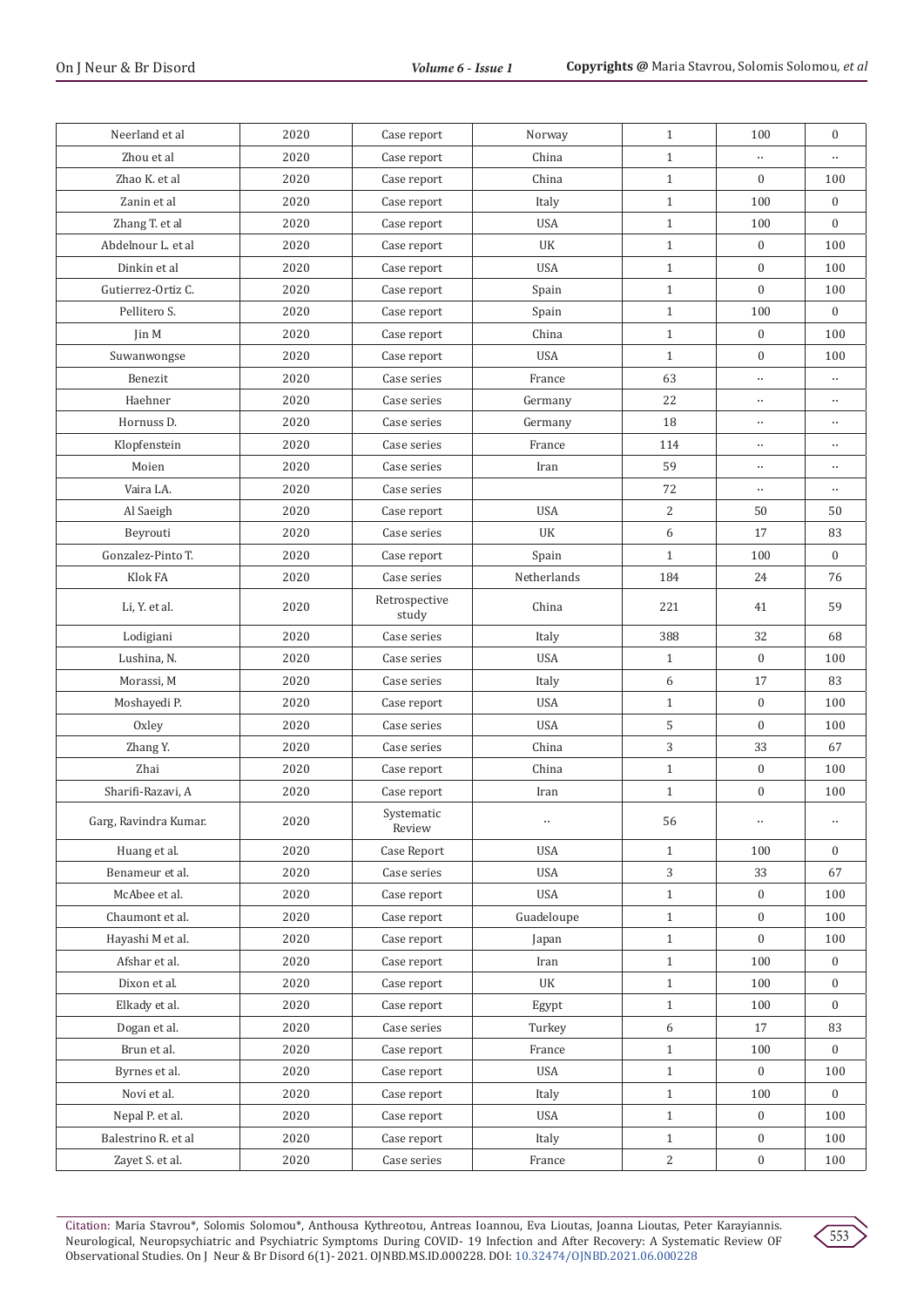| Somani et al.         | 2020 | Case series            | <b>USA</b> | $\mathbf{1}$   | 100              | $\mathbf{0}$     |
|-----------------------|------|------------------------|------------|----------------|------------------|------------------|
| Balloy et al.         | 2020 | Case report            | France     | $\mathbf{1}$   | $\boldsymbol{0}$ | 100              |
| Anzalone et al.       | 2020 | Case series            | Italy      | $\overline{4}$ | 50               | 50               |
| Sachs JR et al.       | 2020 | Case study             | <b>USA</b> | $\mathbf{1}$   | $\overline{0}$   | 100              |
| Kaya et al.           | 2020 | Case report            | Turkey     | $\mathbf{1}$   | $\boldsymbol{0}$ | 100              |
| Franceschi et al.     | 2020 | Case series            | <b>USA</b> | $\overline{2}$ | 50               | 50               |
| Kishfy et al.         | 2020 | Case series            | <b>USA</b> | $\overline{2}$ | 50               | 50               |
| Packwood et al.       | 2020 | Case report            | <b>USA</b> | $\mathbf{1}$   | $\boldsymbol{0}$ | 100              |
| Matos et al.          | 2020 | Case report            | Portugal   | $\mathbf{1}$   | $\boldsymbol{0}$ | 100              |
| Ghannam, M. et al     | 2020 | Systematic<br>Review   | <b>USA</b> | 82             | 18               | 82               |
| Wei H. et al          | 2020 | Case study             | China      | $\mathbf{1}$   | $\overline{0}$   | 100              |
| Zhou B. et al.        | 2020 | Case report            | China      | $1\,$          | 100              | $\mathbf{0}$     |
| Valderrama EV. Et al. | 2020 | Case report            |            | $\mathbf{1}$   | $\mathbf{0}$     | 100              |
| Viguier A. et al.     | 2020 | Case report            |            | $\mathbf{1}$   | $\boldsymbol{0}$ | 100              |
| Hughes et al.         | 2020 | Case report            |            | $\mathbf{1}$   | $\boldsymbol{0}$ | 100              |
| Gupta, I.             | 2020 | Systematic<br>Review   |            | 1034           | 55               | 45               |
| Gane et al.           | 2020 | Case report            | UK         | $\mathbf{1}$   | $\boldsymbol{0}$ | 100              |
| Eliezer et al.        | 2020 | Case report            | France     | $\mathbf{1}$   | 100              | $\mathbf{0}$     |
| Spinato et al.        | 2020 |                        | Italy      | 202            | 52               | 48               |
| Munhoz, R. P.         | 2020 | Systematic<br>Review   |            | $\ldots$       | $\ldots$         | $\ldots$         |
| Huang, C. et al.      | 2020 |                        | China      | 41             | 29               | 71               |
| Lu, L. et al.         | 2020 | Retrospective<br>study | China      | 304            | 40               | 60               |
| Neishaboori, A. M.    | 2020 | Systematic<br>Review   |            | 1,643          | 41               | 59               |
| Chen, T. et al.       | 2020 | Retrospective<br>study | China      | 274            | 38               | 62               |
| Nepal, G.             | 2020 | Systematic<br>Review   |            | $\ldots$       | $\ldots$         | $\ddotsc$        |
| Karimi, N. et al.     | 2020 | Case report            | Iran       | $\mathbf{1}$   | 100              | $\boldsymbol{0}$ |
| Qiu, H. et al.        | 2020 | Cohort study           | China      | 36             | $\ldots$         | $\ldots$         |
| Zhou, F. et al.       | 2020 | Cohort study           | China      | 191            | $\ddotsc$        | $\cdots$         |
| Guan, WJ. et al.      | 2020 |                        | China      | 1,099          | 49               | 51               |
| Fu, B. et al.         | 2020 | Case series            | China      | 2              | $\boldsymbol{0}$ | $100\,$          |
| Wan, Y. et al.        | 2020 | Case report            | China      | $\,1\,$        | 100              | $\boldsymbol{0}$ |
| Yan, CH. et al.       | 2020 | Retrospective<br>study | USA        | 169            | $\ddotsc$        | $\cdots$         |
| Payus, A.O.           | 2020 | Systematic<br>Review   |            | $\cdots$       | $\cdots$         | $\cdots$         |
| Xinhua et al.         | 2020 | Case report            | China      | $\mathbf{1}$   | $\boldsymbol{0}$ | 100              |
| Pinzon, R. T.         | 2020 | Systematic<br>Review   | Indonesia  | 7,559          | $\ldots$         | $\cdots$         |
| Qian, GQ. et al.      | 2020 | Case series            | China      | 88             | $\cdots$         | $\ldots$         |
| Hu et al.             | 2020 | Case series            | China      | 24             | $\ldots$         | $\ddotsc$        |
| Wu, J. et al.         | 2020 | Cross-sectional        | China      | 80             | $\ddotsc$        | $\cdots$         |
| Liu, K. et al.        | 2020 | Cross-sectional        | China      | 137            | $\ddotsc$        | $\ddotsc$        |
|                       |      |                        |            |                |                  |                  |

554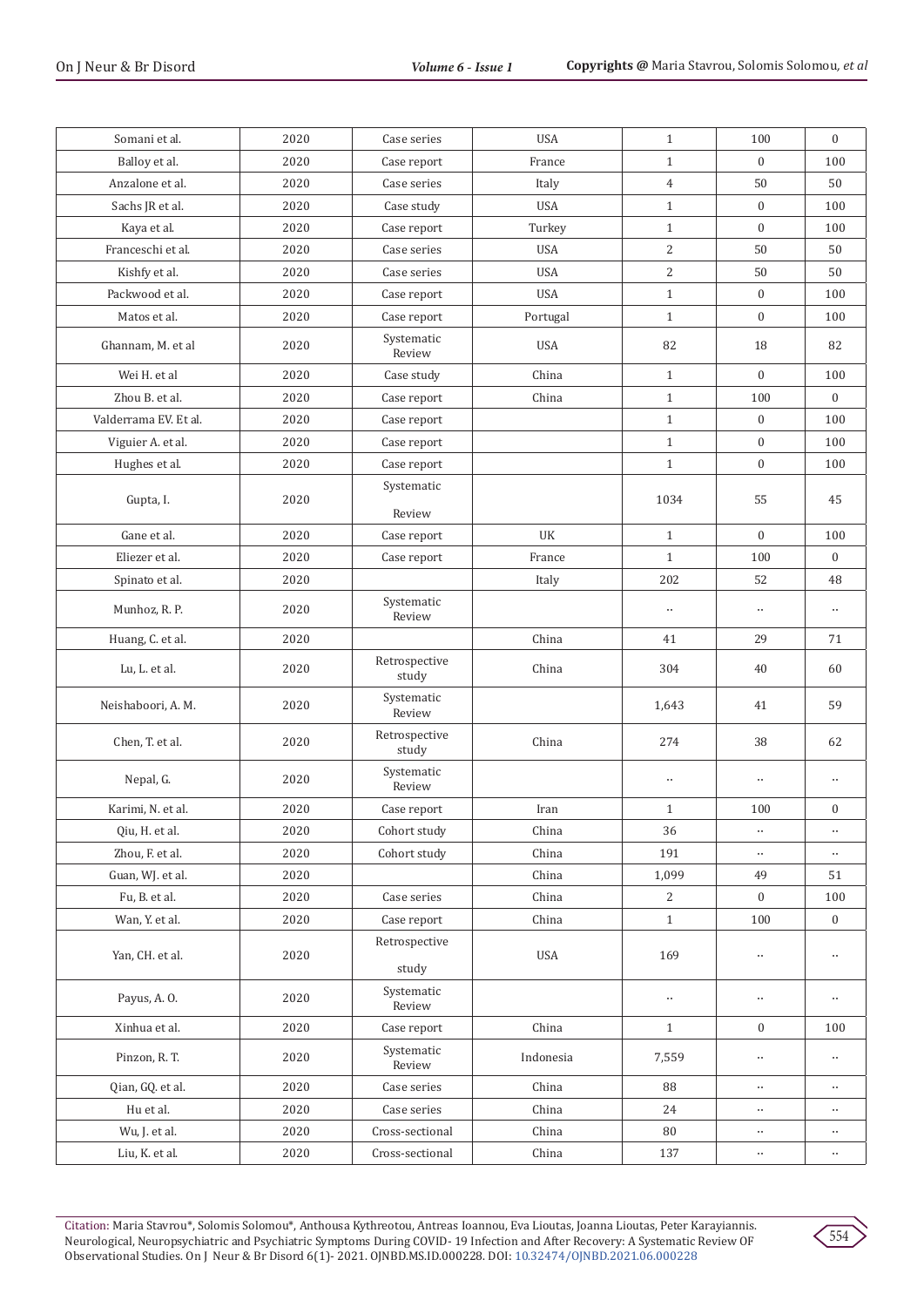| Guan, WJ. Et al.                  | 2020 | Cohort study                 | China       | 1,590        | $\ldots$         | $\ddotsc$        |
|-----------------------------------|------|------------------------------|-------------|--------------|------------------|------------------|
| Zhang, X. et al.                  | 2020 | Cohort study                 | China       | 645          |                  | $\cdots$         |
| Han Y, et al.                     | 2020 | Cohort study                 | China       | 25           | $\ldots$         |                  |
| Wang, L. et al.                   | 2020 | Cohort study                 | China       | 339          | $\ldots$         | $\ddotsc$        |
| Cai, Q. et al.                    | 2020 | Cohort study                 | China       | 298          | $\ldots$         | $\ddotsc$        |
| Cao, J. et al.                    | 2020 | Cohort study                 | China       | 102          | $\ldots$         | $\ddotsc$        |
| Yang, W. et al.                   | 2020 | Cohort study                 | China       | 149          | $\ldots$         | $\ddotsc$        |
| Korea Centers for Disease         | 2020 | Case series                  | South Korea | 28           | $\ldots$         | $\ddotsc$        |
| Control and Prevention            | 2020 |                              |             |              | $\ldots$         |                  |
| Zhao, W. et al.                   |      | Cohort study                 | China       | 101          |                  | $\ddotsc$        |
| Xu, YH. et al.                    | 2020 | Cohort study                 |             | 50           | $\ldots$         | $\ddotsc$        |
| Li, X. et al.                     | 2020 | Cohort study                 | China       | 131          | $\ldots$         |                  |
| Wang, X. et al.                   | 2020 | Cohort study                 | China       | 1,012        | $\ldots$         | $\ldots$         |
| Rogers, J. P.                     | 2020 | Systematic<br>Review         | UK          | 3,559        | $\ddotsc$        | $\ddotsc$        |
| Chen, G. et al.                   | 2020 | Cohort study                 | China       | 21           | 19               | 81               |
| Zhang, B. et al.                  | 2020 | Cohort study                 | China       | 82           | 38               | 62               |
| Oi, D. et al.                     | 2020 | Retrospective<br>study       | China       | 267          | 44               | 56               |
| Huang, Y. et al.                  | 2020 | Cohort study                 | China       | 36           | 31               | 69               |
| Leung et al.                      | 2020 |                              | China       | 50           | 54               | 46               |
| Seyed Hamidreza Bagheri et<br>al  | 2020 | Cross-sectional<br>study     | Iran        | 10,069       | 81.68            | 18.32            |
| Á. Beltrán-Corbellini et al       | 2020 | Case control<br>study        | UK          | 79           | 39.2             | 60.8             |
| R. Bernard-Valnet et al           | 2020 | Case report                  | UK          | 2            | 100%             | $\mathbf{0}$     |
| Tao Chen et al                    | 2020 | Retrospective<br>case series | UK          | 274          | 38               | 62               |
| Lisa Duong et al                  | 2020 | Case report                  | <b>USA</b>  | $\mathbf{1}$ | 100              | $\mathbf{0}$     |
| Asia Filatov et al                | 2020 | Case report                  | <b>USA</b>  | $\mathbf{1}$ | $\boldsymbol{0}$ | 100              |
| Consuelo Gutiérrez-Ortiz et       | 2020 | Case series                  | Germany     | 2            | $\boldsymbol{0}$ | 100              |
| al<br>Julie Helms et al           | 2020 | Case series                  | <b>USA</b>  | 58           | $\ldots$         | $\ldots$         |
|                                   |      |                              |             |              |                  |                  |
| Jerome R Lechien et al            | 2020 | Case series                  | Germany     | 417          | 63.1             | 36.9             |
| Yanan Li et al                    | 2020 | Case series                  | UK          | 219          | 59.4             | 40.6             |
| Lu Lu et al                       | 2020 | Case series                  | <b>USA</b>  | 304          | 40.1             | 59.9             |
| Ling Mao et al                    | 2020 | Case series                  | USA         | 214          | 59.3             | 40.7             |
| Shima T Moein et al               | 2020 | Case-control<br>study        | USA         | 60           | 33.3             | 66.6             |
| Takeshi Moriguchi Takeda<br>et al | 2020 | Case report                  | Netherlands | $\mathbf{1}$ | $\boldsymbol{0}$ | 100              |
| Marina Padroni et al              | 2020 | Case report                  | Germany     | $\mathbf{1}$ | 100              | $\boldsymbol{0}$ |
| Neo Poyiadji et al                | 2020 | Case report                  | USA         | $\mathbf{1}$ | 100              | $\bf{0}$         |
| Z. Sedaghata and N. Karimib       | 2020 | Case report                  | USA         | $\mathbf{1}$ | $\boldsymbol{0}$ | 100              |
| A. Sharifi-Razavi et al           | 2020 | Case report                  | Netherlands | $\mathbf{1}$ | $\boldsymbol{0}$ | 100              |
| Gianpaolo Toscano et al           | 2020 | Case series                  | USA         | 5            | 20               | 80               |
| Catello Vollono et al             | 2020 | Case report                  | UK          | $\mathbf{1}$ | 100              | $\boldsymbol{0}$ |
| Carol H. Yan et al                | 2020 | Cross-sectional              | USA         | 59           | 49.2             | 49.2             |
|                                   |      |                              |             |              |                  |                  |

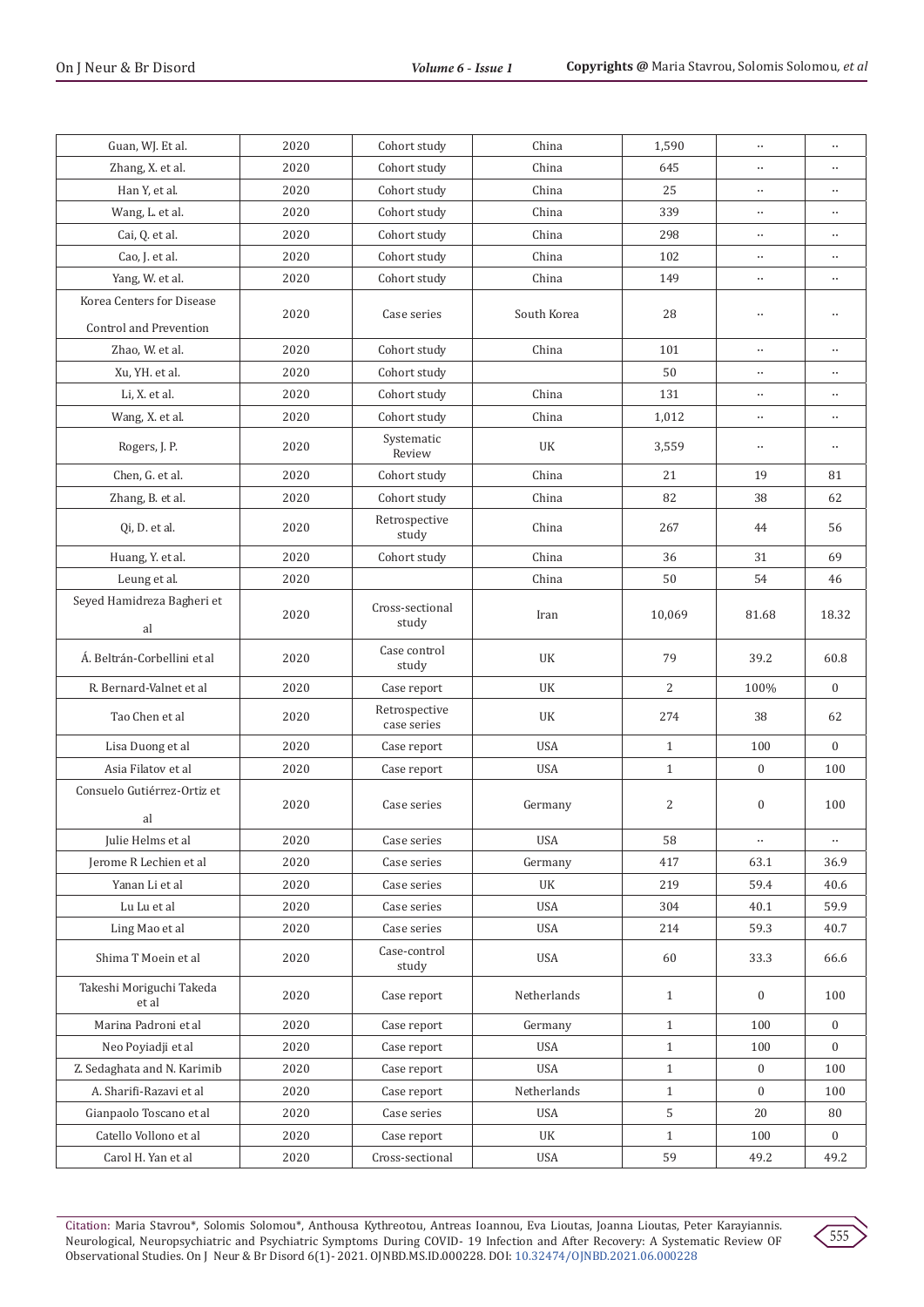| Mingxiang Ye et al     | 2020 | Case report | <b>USA</b> |     | 0         | 100 |
|------------------------|------|-------------|------------|-----|-----------|-----|
| Rong Yin et al         | 2020 | Case report | <b>USA</b> |     |           | 100 |
| Tianshu Zhang et al    | 2020 | Case report | <b>USA</b> |     | 100       |     |
| Hua Zhao et al         | 2020 | Case report | <b>UK</b>  |     | 100       |     |
| Kang Zhao et al        | 2020 | Case report | $\ddotsc$  |     | 0         | 100 |
| Giacomo Spinato et al  | 2020 | Case series | <b>USA</b> | 202 | 51        | 49  |
| François Bénézit et al | 2020 | Case series | <b>UK</b>  | 259 | $\ddotsc$ |     |
| Sancho-Saldaña et al   | 2020 | Case Report | UK         |     | 100       |     |

#### **References**

- 1. [Guan WJ, Ni ZY, Hu Y, Wen hua Liang, Chun quan Ou, et al. \(2020\) Clinical](https://www.nejm.org/doi/10.1056/nejmoa2002032) [characteristics of coronavirus disease 2019 in China. New England](https://www.nejm.org/doi/10.1056/nejmoa2002032) [journal of medicine 382: 1708-1720.](https://www.nejm.org/doi/10.1056/nejmoa2002032)
- 2. [Huang C, Wang Y, Li X, Lili Ren,Jianping Zhao, et al. \(2020\) Clinical](https://www.thelancet.com/journals/lancet/article/PIIS0140-6736(20)30183-5/fulltext) [features of patients infected with 2019 novel coronavirus in Wuhan,](https://www.thelancet.com/journals/lancet/article/PIIS0140-6736(20)30183-5/fulltext) [China. The lancet 395: 497-506.](https://www.thelancet.com/journals/lancet/article/PIIS0140-6736(20)30183-5/fulltext)
- 3. [Xu H, Zhong L, Deng J, Jiakuan Peng, Dan Hongxia, et al. \(2020\) High](https://www.researchgate.net/publication/339457049_High_expression_of_ACE2_receptor_of_2019-nCoV_on_the_epithelial_cells_of_oral_mucosa) [expression of ACE2 receptor of 2019-nCoV on the epithelial cells of oral](https://www.researchgate.net/publication/339457049_High_expression_of_ACE2_receptor_of_2019-nCoV_on_the_epithelial_cells_of_oral_mucosa) [mucosa. International journal of oral science 12\(1\): 1-5.](https://www.researchgate.net/publication/339457049_High_expression_of_ACE2_receptor_of_2019-nCoV_on_the_epithelial_cells_of_oral_mucosa)
- 4. [Wang D, Hu B, Hu C, Fang fang Zhu, Xing Liu, et al. \(2020\) Clinical](https://pubmed.ncbi.nlm.nih.gov/32031570/) [characteristics of 138 hospitalized patients with 2019 novel coronavirus](https://pubmed.ncbi.nlm.nih.gov/32031570/)[infected pneumonia in Wuhan, China. JAMA 323: 1061-1069.](https://pubmed.ncbi.nlm.nih.gov/32031570/)
- 5. [Xu XW, Wu XX, Jiang XG, Kai Jin Xu, Ling Jun Ying, et al. \(2020\) Clinical](https://www.bmj.com/content/368/bmj.m606) [findings in a group of patients infected with the 2019 novel coronavirus](https://www.bmj.com/content/368/bmj.m606) [\(SARS-Cov-2\) outside of Wuhan, China: Retrospective case series. BMJ](https://www.bmj.com/content/368/bmj.m606) [368.](https://www.bmj.com/content/368/bmj.m606)
- 6. [Bhatraju PK, Ghassemieh BJ, Nichols M, Richard Kim, Keith R Jerome,](https://pubmed.ncbi.nlm.nih.gov/32227758/) [et al. \(2020\) Covid-19 in critically ill patients in the Seattle region-case](https://pubmed.ncbi.nlm.nih.gov/32227758/) [series. New England Journal of Medicine 382: 2012-2022.](https://pubmed.ncbi.nlm.nih.gov/32227758/)
- 7. [Yang X, Yu Y, Xu J, Huaqing Shu, Jiaan Xia, et al. \(2020\) Clinical course](https://www.thelancet.com/lancet/article/S2213-2600(20)30079-5) [and outcomes of critically ill patients with SARS- CoV-2 pneumonia in](https://www.thelancet.com/lancet/article/S2213-2600(20)30079-5) [Wuhan, China: A single-centered, retrospective, observational study. The](https://www.thelancet.com/lancet/article/S2213-2600(20)30079-5) [Lancet Respiratory Medicine 8: 475-481.](https://www.thelancet.com/lancet/article/S2213-2600(20)30079-5)
- 8. [Desforges M, Le Coupanec A, Philippe Dubeau, Andréanne Bourgouin,](https://www.mdpi.com/1999-4915/12/1/14) [Louise Lajoie, et al. \(2020\) Human coronaviruses and other respiratory](https://www.mdpi.com/1999-4915/12/1/14) [viruses: underestimated opportunistic pathogens of the central nervous](https://www.mdpi.com/1999-4915/12/1/14) [system?. Viruses 12: 14.](https://www.mdpi.com/1999-4915/12/1/14)
- 9. [Wu Y, Xu X, Yang L, Liu C, Yang C \(2020\) Nervous system damage](https://pubmed.ncbi.nlm.nih.gov/32311495/) [after COVID-19 infection: Presence or absence?. Brain, behavior, and](https://pubmed.ncbi.nlm.nih.gov/32311495/) [immunity 87: 55.](https://pubmed.ncbi.nlm.nih.gov/32311495/)
- 10. [Moher D, Liberati A, Tetzlaff J, Altman DG \(2009\) Preferred reporting](https://www.bmj.com/content/339/bmj.b2535) [items for systematic reviews and meta-analyses: The PRISMA statement.](https://www.bmj.com/content/339/bmj.b2535) [Int J Surg 339.](https://www.bmj.com/content/339/bmj.b2535)
- 11. [Epstein D, Andrawis W, Lipsky AM, Ziad HA, Matan M \(2020\) Anxiety](https://pubmed.ncbi.nlm.nih.gov/32399450/) [and suicidality in a hospitalized patient with COVID-19 infection.](https://pubmed.ncbi.nlm.nih.gov/32399450/) [EJCRIM 7\(5\): 001651.](https://pubmed.ncbi.nlm.nih.gov/32399450/)
- 12. [Mazza MG, De Lorenzo R, Conte C, et al. \(2020\) Anxiety and depression](https://pubmed.ncbi.nlm.nih.gov/32738287/) [in COVID-19 survivors: Role of inflammatory and clinical predictors.](https://pubmed.ncbi.nlm.nih.gov/32738287/) [Brain Behav Immun 89: 594-600.](https://pubmed.ncbi.nlm.nih.gov/32738287/)
- 13. [Yuan B, Li W, Liu H, et al. \(2020\) Correlation between immune response](https://www.researchgate.net/publication/341629762_Correlation_between_immune_response_and_self-reported_depression_during_convalescence_from_COVID-19) [and self-reported depression during convalescence from COVID-19.](https://www.researchgate.net/publication/341629762_Correlation_between_immune_response_and_self-reported_depression_during_convalescence_from_COVID-19) [Brain Behav Immun 88: 39-43.](https://www.researchgate.net/publication/341629762_Correlation_between_immune_response_and_self-reported_depression_during_convalescence_from_COVID-19)
- 14. [Taquet M, Luciano S, Geddes JR, Harrison PJ \(2021\) Bidirectional](https://www.thelancet.com/journals/lanpsy/article/PIIS2215-0366(20)30462-4/fulltext)  [associations between COVID-19 and psychiatric disorder: Retrospective](https://www.thelancet.com/journals/lanpsy/article/PIIS2215-0366(20)30462-4/fulltext)  [cohort studies of 62 354 COVID-19 cases in the USA. Lancet Psychiatry](https://www.thelancet.com/journals/lanpsy/article/PIIS2215-0366(20)30462-4/fulltext)  [8\(2\): 130-140.](https://www.thelancet.com/journals/lanpsy/article/PIIS2215-0366(20)30462-4/fulltext)
- 15. [Kong X, Zheng K, Tang M, Fanyang Kong, Jiahuan Zhou, et al. \(2020\)](https://www.medrxiv.org/content/10.1101/2020.03.24.20043075v2)  [Prevalence and Factors Associated with Depression and Anxiety of](https://www.medrxiv.org/content/10.1101/2020.03.24.20043075v2)  [Hospitalized Patients with COVID-19. medRxiv.](https://www.medrxiv.org/content/10.1101/2020.03.24.20043075v2)
- 16. [Yang L, Wu D, Hou Y, et al. \(2020\) Analysis of psychological state and](https://www.medrxiv.org/content/10.1101/2020.03.22.20040899v1)  [clinical psychological intervention model of patients with COVID-19.](https://www.medrxiv.org/content/10.1101/2020.03.22.20040899v1)  [medRxiv.](https://www.medrxiv.org/content/10.1101/2020.03.22.20040899v1)
- 17. [Taquet M, Geddes JR, Husain M, Luciano S, Harrison PJ \(2021\) 6-month](https://www.thelancet.com/journals/lanpsy/article/PIIS2215-0366(21)00084-5/fulltext)  [neurological and psychiatric outcomes in 236 379 survivors of](https://www.thelancet.com/journals/lanpsy/article/PIIS2215-0366(21)00084-5/fulltext)  [COVID-19: A retrospective cohort study using electronic health records.](https://www.thelancet.com/journals/lanpsy/article/PIIS2215-0366(21)00084-5/fulltext)  [The Lancet Psychiatry.](https://www.thelancet.com/journals/lanpsy/article/PIIS2215-0366(21)00084-5/fulltext)
- 18. [Collantes MEV, Espiritu AI, Sy MCC, Anlacan VMM, Jamora RDG \(2021\)](https://pubmed.ncbi.nlm.nih.gov/32665054/)  [Neurological Manifestations in COVID-19 Infection: A Systematic Review](https://pubmed.ncbi.nlm.nih.gov/32665054/)  [and Meta-Analysis. Can J Neurol Sci 48\(1\): 66-76.](https://pubmed.ncbi.nlm.nih.gov/32665054/)
- 19. [Ghannam M, Alshaer Q, Al-Chalabi M, Zakarna L, Robertson J, et al. \(2020\)](https://pubmed.ncbi.nlm.nih.gov/32561990/)  [Neurological involvement of coronavirus disease 2019: A systematic](https://pubmed.ncbi.nlm.nih.gov/32561990/)  [review. J Neurol 267\(11\): 3135:3153.](https://pubmed.ncbi.nlm.nih.gov/32561990/)
- 20. [Acharya A, Kevadiya BD, Gendelman HE, Byrareddy SN \(2020\) SARS-](https://pubmed.ncbi.nlm.nih.gov/32447746/)[CoV-2 Infection Leads to Neurological Dysfunction. J Neuroimmune](https://pubmed.ncbi.nlm.nih.gov/32447746/)  [Pharmacol 15\(2\): 167-173.](https://pubmed.ncbi.nlm.nih.gov/32447746/)
- 21. [Borchers AT, Gershwin ME \(2012\) Transverse myelitis. Autoimmun Rev](https://pubmed.ncbi.nlm.nih.gov/21621005/)  [11\(3\): 231-248.](https://pubmed.ncbi.nlm.nih.gov/21621005/)
- 22. [Sosenko JM \(2009\) The prevalence of diabetic neuropathy according to](https://pubmed.ncbi.nlm.nih.gov/19954688/)  [ethnicity. Curr Diab Rep 9\(6\): 435-439.](https://pubmed.ncbi.nlm.nih.gov/19954688/)
- 23.[\(1994\) UK Prospective Diabetes Study XII: Differences between](https://pubmed.ncbi.nlm.nih.gov/7955993/)  [Asian, Afro-Caribbean and white Caucasian type 2 diabetic patients at](https://pubmed.ncbi.nlm.nih.gov/7955993/)  [diagnosis of diabetes. UK Prospective Diabetes Study Group. Diabet Med](https://pubmed.ncbi.nlm.nih.gov/7955993/)  [11\(7\): 670-677.](https://pubmed.ncbi.nlm.nih.gov/7955993/)
- 24. [Mao L, Jin H, Wang M, Yu Hu, Shengcai Chen, et al. \(2020\) Neurologic](https://pubmed.ncbi.nlm.nih.gov/32275288/)  [manifestations of hospitalized patients with coronavirus disease 2019](https://pubmed.ncbi.nlm.nih.gov/32275288/)  [in Wuhan, China. JAMA Neurol 77\(6\): 683–690.](https://pubmed.ncbi.nlm.nih.gov/32275288/)
- 25. [Fan S, Xiao M, Han F, Xia Peng, Bai Xiaoyin, et al. \(2020\) Neurological](https://search.bvsalud.org/global-literature-on-novel-coronavirus-2019-ncov/resource/en/covidwho-685937)  [Manifestations in Critically Ill Patients With COVID- 19: A Retrospective](https://search.bvsalud.org/global-literature-on-novel-coronavirus-2019-ncov/resource/en/covidwho-685937)  [Study. Front Neurol 11: 806.](https://search.bvsalud.org/global-literature-on-novel-coronavirus-2019-ncov/resource/en/covidwho-685937)
- 26. [Nouchi A, Chastang J, Miyara M, Julie Lejeune, André Soares, et al. \(2021\)](https://www.researchgate.net/publication/346057437_Prevalence_of_hyposmia_and_hypogeusia_in_390_COVID-19_hospitalized_patients_and_outpatients_a_cross-sectional_study) [Prevalence of hyposmia and hypogeusia in 390 COVID- 19 hospitalized](https://www.researchgate.net/publication/346057437_Prevalence_of_hyposmia_and_hypogeusia_in_390_COVID-19_hospitalized_patients_and_outpatients_a_cross-sectional_study)  [patients and outpatients: A cross-sectional study. Eur J Clin Microbiol](https://www.researchgate.net/publication/346057437_Prevalence_of_hyposmia_and_hypogeusia_in_390_COVID-19_hospitalized_patients_and_outpatients_a_cross-sectional_study)  [Infect Dis 40\(4\): 691–697.](https://www.researchgate.net/publication/346057437_Prevalence_of_hyposmia_and_hypogeusia_in_390_COVID-19_hospitalized_patients_and_outpatients_a_cross-sectional_study)
- 27. Özçelik Korkmaz M, Eğilmez OK, Özçelik MA, Güven M (2020) Otolaryngological manifestations of hospitalised patients with